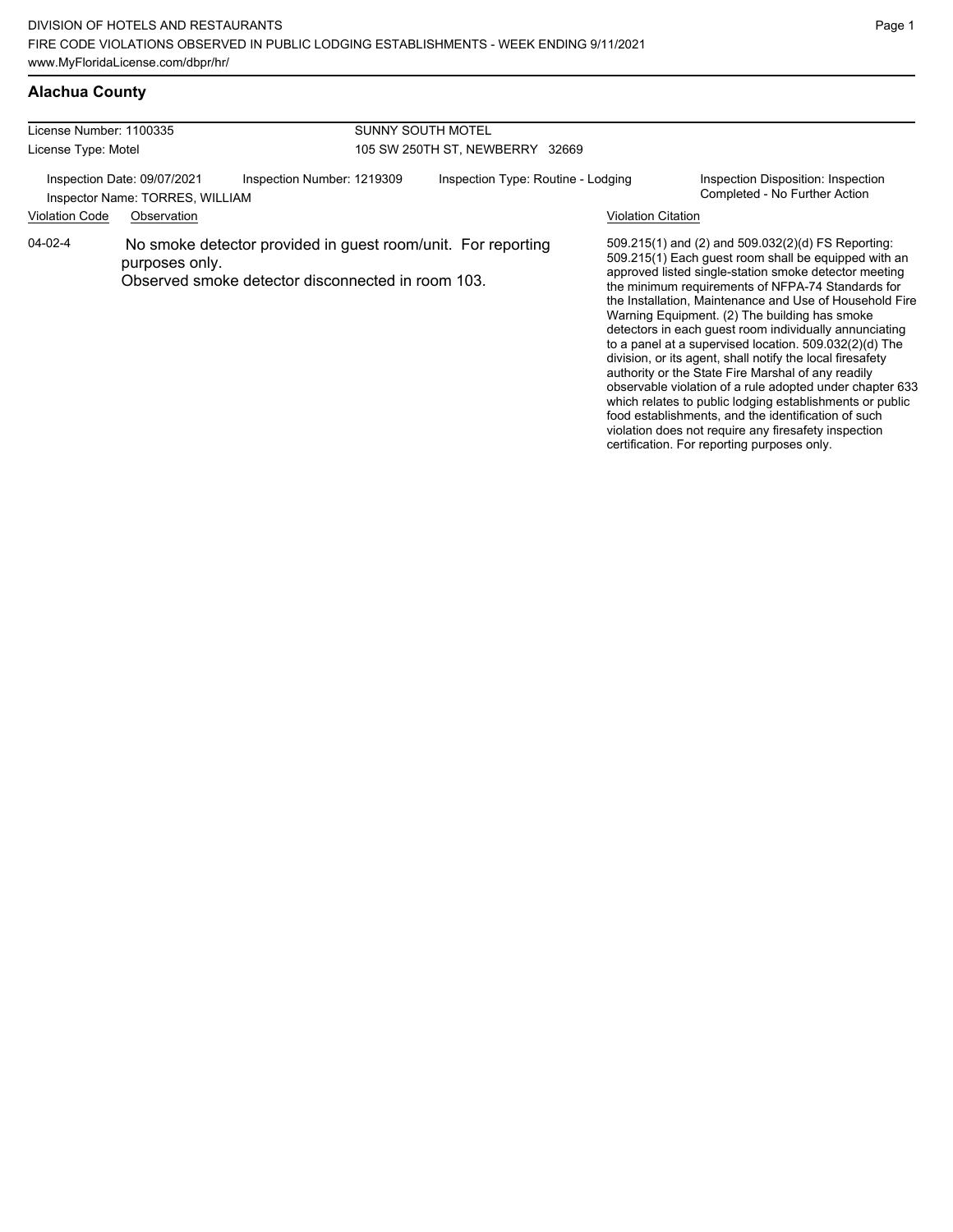## **Bay County**

| License Number: 1302937<br>License Type: Motel                |             |                                                                | <b>ECONOLODGE</b><br>4411 W HWY 98, PANAMA CITY 324011024 |                                                                      |                           |                                                                                                                                                                                                                                                                                                                                                                                                                            |  |
|---------------------------------------------------------------|-------------|----------------------------------------------------------------|-----------------------------------------------------------|----------------------------------------------------------------------|---------------------------|----------------------------------------------------------------------------------------------------------------------------------------------------------------------------------------------------------------------------------------------------------------------------------------------------------------------------------------------------------------------------------------------------------------------------|--|
| Inspection Date: 09/07/2021<br>Inspector Name: LYNN, NICKOLAS |             | Inspection Number: 1218652                                     |                                                           | Inspection Type: Routine - Lodging                                   |                           | Inspection Disposition: Inspection<br>Completed - No Further Action                                                                                                                                                                                                                                                                                                                                                        |  |
| <b>Violation Code</b>                                         | Observation |                                                                |                                                           |                                                                      | <b>Violation Citation</b> |                                                                                                                                                                                                                                                                                                                                                                                                                            |  |
| $01 - 01 - 4$                                                 |             | is overcharged. For reporting purposes only. Outside room 212. |                                                           | Portable fire extinguisher pressure gauge indicates the extinguisher | purposes only.            | 509.032(2)(d) FS Reporting: (d) The division, or its<br>agent, shall notify the local firesafety authority or the<br>State Fire Marshal of any readily observable violation of<br>a rule adopted under chapter 633 which relates to public<br>lodging establishments or public food establishments,<br>and the identification of such violation does not require<br>any firesafety inspection certification. For reporting |  |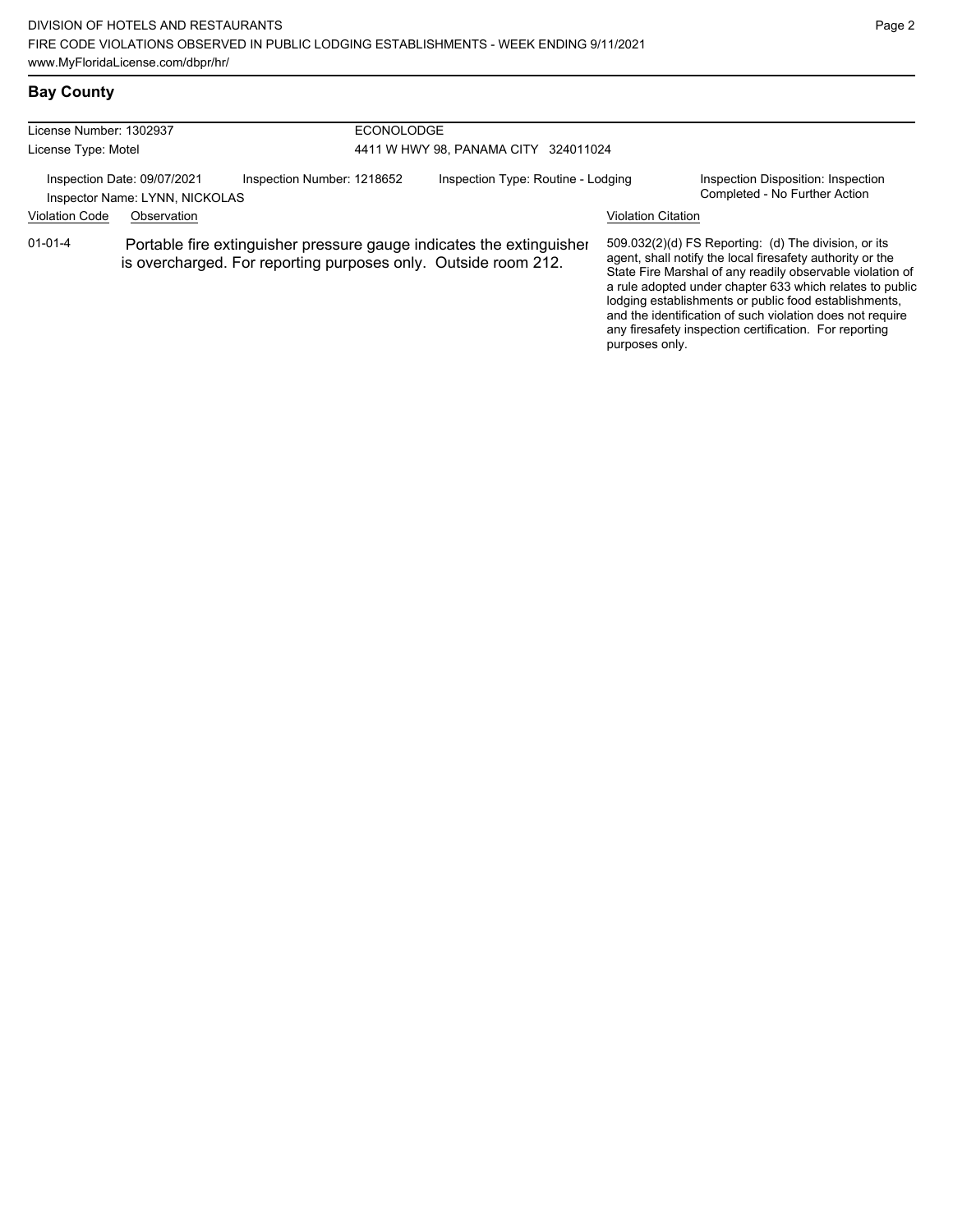### **Brevard County**

| License Number: 1502605 |                                                                  |                                                                                                                                                                                      | DOUBLETREE SUITES BY HILTON MELBOURNE BEACH OCEANFRONT |                           |                                                                                                                                                                                                                                                                                                                                                                                                                                                                                                                                                                              |
|-------------------------|------------------------------------------------------------------|--------------------------------------------------------------------------------------------------------------------------------------------------------------------------------------|--------------------------------------------------------|---------------------------|------------------------------------------------------------------------------------------------------------------------------------------------------------------------------------------------------------------------------------------------------------------------------------------------------------------------------------------------------------------------------------------------------------------------------------------------------------------------------------------------------------------------------------------------------------------------------|
| License Type: Hotel     |                                                                  |                                                                                                                                                                                      | 1665 N SR A1A, MELBOURNE 32903                         |                           |                                                                                                                                                                                                                                                                                                                                                                                                                                                                                                                                                                              |
|                         | Inspection Date: 09/10/2021<br>Inspector Name: SCHOENLY, BARBARA | Inspection Number: 1159983                                                                                                                                                           | Inspection Type: Routine - Lodging                     |                           | Inspection Disposition: Inspection<br>Completed - No Further Action                                                                                                                                                                                                                                                                                                                                                                                                                                                                                                          |
| Violation Code          | Observation                                                      |                                                                                                                                                                                      |                                                        | <b>Violation Citation</b> |                                                                                                                                                                                                                                                                                                                                                                                                                                                                                                                                                                              |
| $04 - 01 - 4$           | reporting purposes only.                                         | Trouble/alarm light illuminated on the fire alarm control panel. For                                                                                                                 |                                                        | purposes only.            | 509.032(2)(d) FS Reporting: The division, or its agent,<br>shall notify the local firesafety authority or the State Fire<br>Marshal of any readily observable violation of a rule<br>adopted under chapter 633 which relates to public<br>lodging establishments or public food establishments,<br>and the identification of such violation does not require<br>any firesafety inspection certification. For reporting                                                                                                                                                       |
| 08-04-4                 | purposes only.                                                   | Boiler certificate not posted in the boiler room. For reporting                                                                                                                      |                                                        |                           | 61C-1.004(10) FAC and 509.032(2)(d) FS Reporting:<br>61C-1.004(10) The insurance inspector's boiler report<br>shall be posted in the boiler room. 509.032(2)(d) The<br>division, or its agent, shall notify the local firesafety<br>authority or the State Fire Marshal of any readily<br>observable violation of a rule adopted under chapter 633<br>which relates to public lodging establishments or public<br>food establishments, and the identification of such<br>violation does not require any firesafety inspection<br>certification. For reporting purposes only. |
| License Number: 1501032 |                                                                  |                                                                                                                                                                                      | MELBOURNE ALL SUITES                                   |                           |                                                                                                                                                                                                                                                                                                                                                                                                                                                                                                                                                                              |
| License Type: Motel     |                                                                  |                                                                                                                                                                                      | 4455 W NEW HAVEN AVE, MELBOURNE 32904                  |                           |                                                                                                                                                                                                                                                                                                                                                                                                                                                                                                                                                                              |
|                         | Inspection Date: 09/09/2021<br>Inspector Name: MITTEN, JAMES     | Inspection Number: 1217356                                                                                                                                                           | Inspection Type: Routine - Lodging                     |                           | Inspection Disposition: Inspection<br>Completed - No Further Action                                                                                                                                                                                                                                                                                                                                                                                                                                                                                                          |
| <b>Violation Code</b>   | Observation                                                      |                                                                                                                                                                                      |                                                        | <b>Violation Citation</b> |                                                                                                                                                                                                                                                                                                                                                                                                                                                                                                                                                                              |
| $01 - 02 - 4$           | Outside room 160                                                 | Portable fire extinguisher pressure gauge indicates the extinguisher<br>is in need of recharge. For reporting purposes only.                                                         |                                                        | purposes only.            | 509.032(2)(d) FS Reporting: (d) The division, or its<br>agent, shall notify the local firesafety authority or the<br>State Fire Marshal of any readily observable violation of<br>a rule adopted under chapter 633 which relates to public<br>lodging establishments or public food establishments,<br>and the identification of such violation does not require<br>any firesafety inspection certification. For reporting                                                                                                                                                   |
| License Number: 1505643 |                                                                  | ROCKY WATER PARK                                                                                                                                                                     |                                                        |                           |                                                                                                                                                                                                                                                                                                                                                                                                                                                                                                                                                                              |
| License Type: Motel     |                                                                  |                                                                                                                                                                                      | 2664 PINEAPPLE AVE, MELBOURNE 32935                    |                           |                                                                                                                                                                                                                                                                                                                                                                                                                                                                                                                                                                              |
|                         | Inspection Date: 09/07/2021<br>Inspector Name: MITTEN, JAMES     | Inspection Number: 1218831                                                                                                                                                           | Inspection Type: Routine - Lodging                     |                           | Inspection Disposition: Inspection<br>Completed - No Further Action                                                                                                                                                                                                                                                                                                                                                                                                                                                                                                          |
| <b>Violation Code</b>   | Observation                                                      |                                                                                                                                                                                      |                                                        | <b>Violation Citation</b> |                                                                                                                                                                                                                                                                                                                                                                                                                                                                                                                                                                              |
| 04-03-4                 |                                                                  | Smoke detector/alarm in guest room/unit damaged as to appear to<br>be inoperable. For reporting purposes only.<br>Smoke detector on kitchen counter. Will be installed today unit 43 |                                                        | purposes only.            | 509.032(2)(d) FS Reporting: The division, or its agent,<br>shall notify the local firesafety authority or the State Fire<br>Marshal of any readily observable violation of a rule<br>adopted under chapter 633 which relates to public<br>lodging establishments or public food establishments,<br>and the identification of such violation does not require<br>any firesafety inspection certification. For reporting                                                                                                                                                       |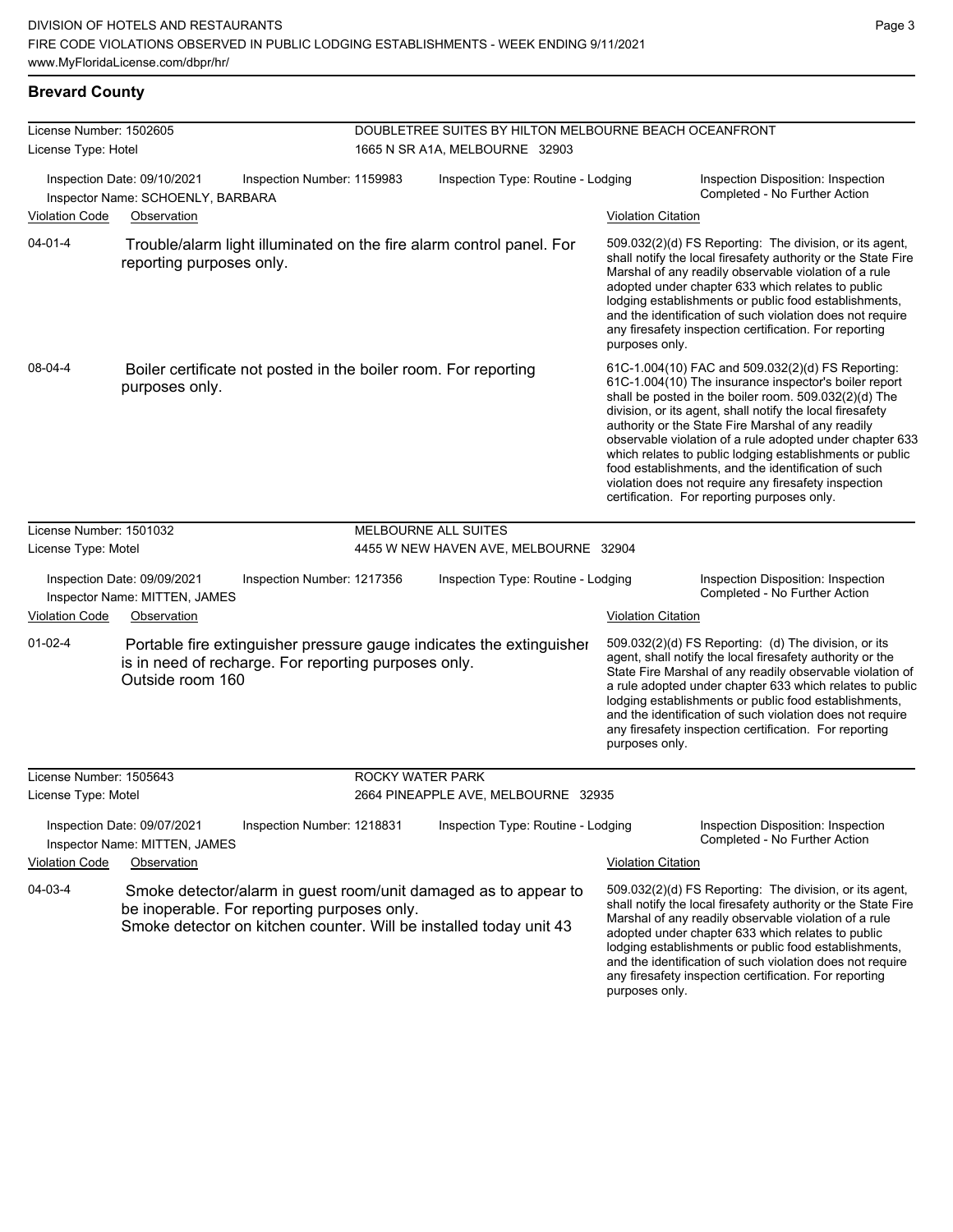#### **Broward County**

| License Number: 1602464                        |                                                                  |                                                                                                    |                                  | ST MAURICE BEACH INN                                                                                                                                                                                            |                           |                                                                                                                                                                                                                                                                                                                                                                                                                                                                                                                                                                                                                                                                                                                                                                                                                                                                   |  |
|------------------------------------------------|------------------------------------------------------------------|----------------------------------------------------------------------------------------------------|----------------------------------|-----------------------------------------------------------------------------------------------------------------------------------------------------------------------------------------------------------------|---------------------------|-------------------------------------------------------------------------------------------------------------------------------------------------------------------------------------------------------------------------------------------------------------------------------------------------------------------------------------------------------------------------------------------------------------------------------------------------------------------------------------------------------------------------------------------------------------------------------------------------------------------------------------------------------------------------------------------------------------------------------------------------------------------------------------------------------------------------------------------------------------------|--|
| License Type: Motel                            |                                                                  |                                                                                                    | 310 MICHIGAN ST, HOLLYWOOD 33019 |                                                                                                                                                                                                                 |                           |                                                                                                                                                                                                                                                                                                                                                                                                                                                                                                                                                                                                                                                                                                                                                                                                                                                                   |  |
|                                                | Inspection Date: 09/10/2021<br>Inspector Name: MARTINEZ, RHEANNE | Inspection Number: 1218540                                                                         |                                  | Inspection Type: Routine - Lodging                                                                                                                                                                              |                           | Inspection Disposition: Warning<br>Issued                                                                                                                                                                                                                                                                                                                                                                                                                                                                                                                                                                                                                                                                                                                                                                                                                         |  |
| <b>Violation Code</b>                          | Observation                                                      |                                                                                                    |                                  |                                                                                                                                                                                                                 | <b>Violation Citation</b> |                                                                                                                                                                                                                                                                                                                                                                                                                                                                                                                                                                                                                                                                                                                                                                                                                                                                   |  |
| $01-02-4$                                      |                                                                  | replaced with new mini extinguisher backup from offi                                               |                                  | Portable fire extinguisher pressure gauge indicates the extinguisher<br>is in need of recharge. For reporting purposes only. Observed mini<br>extinguisher on maintenance shed in red reading "Empty". Operator | purposes only.            | 509.032(2)(d) FS Reporting: (d) The division, or its<br>agent, shall notify the local firesafety authority or the<br>State Fire Marshal of any readily observable violation of<br>a rule adopted under chapter 633 which relates to public<br>lodging establishments or public food establishments,<br>and the identification of such violation does not require<br>any firesafety inspection certification. For reporting                                                                                                                                                                                                                                                                                                                                                                                                                                        |  |
| License Number: 1611722<br>License Type: Hotel |                                                                  |                                                                                                    |                                  | SUPER 8 MOTEL POMPANO BEACH<br>2300 NE 10 ST, POMPANO BEACH 33062-4104                                                                                                                                          |                           |                                                                                                                                                                                                                                                                                                                                                                                                                                                                                                                                                                                                                                                                                                                                                                                                                                                                   |  |
|                                                | Inspection Date: 09/08/2021<br>Inspector Name: BURGGRABE, BROCK  | Inspection Number: 1162385                                                                         |                                  | Inspection Type: Complaint Full                                                                                                                                                                                 |                           | Inspection Disposition: Warning<br>Issued                                                                                                                                                                                                                                                                                                                                                                                                                                                                                                                                                                                                                                                                                                                                                                                                                         |  |
| <b>Violation Code</b>                          | Observation                                                      |                                                                                                    |                                  |                                                                                                                                                                                                                 | <b>Violation Citation</b> |                                                                                                                                                                                                                                                                                                                                                                                                                                                                                                                                                                                                                                                                                                                                                                                                                                                                   |  |
| $04 - 02 - 4$                                  | detector on shelf reinstalled.                                   | No smoke detector provided in guest room/unit. For reporting                                       |                                  | purposes only. Manager took room out of service to have smoke                                                                                                                                                   |                           | 509.215(1) and (2) and 509.032(2)(d) FS Reporting:<br>509.215(1) Each guest room shall be equipped with an<br>approved listed single-station smoke detector meeting<br>the minimum requirements of NFPA-74 Standards for<br>the Installation, Maintenance and Use of Household Fire<br>Warning Equipment. (2) The building has smoke<br>detectors in each guest room individually annunciating<br>to a panel at a supervised location. 509.032(2)(d) The<br>division, or its agent, shall notify the local firesafety<br>authority or the State Fire Marshal of any readily<br>observable violation of a rule adopted under chapter 633<br>which relates to public lodging establishments or public<br>food establishments, and the identification of such<br>violation does not require any firesafety inspection<br>certification. For reporting purposes only. |  |
| License Number: 1620956                        |                                                                  |                                                                                                    |                                  | <b>GOLDEN VILLA APARTMENTS</b>                                                                                                                                                                                  |                           |                                                                                                                                                                                                                                                                                                                                                                                                                                                                                                                                                                                                                                                                                                                                                                                                                                                                   |  |
| License Type: Apartment                        |                                                                  |                                                                                                    |                                  | 1325 NW 18 DR, POMPANO BEACH 33069                                                                                                                                                                              |                           |                                                                                                                                                                                                                                                                                                                                                                                                                                                                                                                                                                                                                                                                                                                                                                                                                                                                   |  |
|                                                | Inspection Date: 09/09/2021<br>Inspector Name: BURGGRABE, BROCK  | Inspection Number: 1516290                                                                         |                                  | Inspection Type: Routine - Lodging                                                                                                                                                                              |                           | Inspection Disposition: Inspection<br>Completed - No Further Action                                                                                                                                                                                                                                                                                                                                                                                                                                                                                                                                                                                                                                                                                                                                                                                               |  |
| Violation Code                                 | Observation                                                      |                                                                                                    |                                  |                                                                                                                                                                                                                 | Violation Citation        |                                                                                                                                                                                                                                                                                                                                                                                                                                                                                                                                                                                                                                                                                                                                                                                                                                                                   |  |
| 04-06-4                                        |                                                                  | purposes only. At building 1341/205 breezeway panel/room.                                          |                                  | Fire alarm control panel emitting an audible alarm. For reporting                                                                                                                                               | purposes only.            | 509.032(2)(d) FS Reporting: The division, or its agent,<br>shall notify the local firesafety authority or the State Fire<br>Marshal of any readily observable violation of a rule<br>adopted under chapter 633 which relates to public<br>lodging establishments or public food establishments,<br>and the identification of such violation does not require<br>any firesafety inspection certification. For reporting                                                                                                                                                                                                                                                                                                                                                                                                                                            |  |
| License Number: 1621688                        |                                                                  |                                                                                                    | VICTORIA628 LLC                  |                                                                                                                                                                                                                 |                           |                                                                                                                                                                                                                                                                                                                                                                                                                                                                                                                                                                                                                                                                                                                                                                                                                                                                   |  |
| License Type: Apartment                        |                                                                  |                                                                                                    |                                  | 628 NE 8TH AVE., FORT LAUDERDALE 33304                                                                                                                                                                          |                           |                                                                                                                                                                                                                                                                                                                                                                                                                                                                                                                                                                                                                                                                                                                                                                                                                                                                   |  |
|                                                | Inspection Date: 09/07/2021<br>Inspector Name: BRANN, JUSTIN     | Inspection Number: 1512330                                                                         |                                  | Inspection Type: Lodging-Licensing<br>Inspection                                                                                                                                                                |                           | Inspection Disposition: Inspection<br>Completed - No Further Action                                                                                                                                                                                                                                                                                                                                                                                                                                                                                                                                                                                                                                                                                                                                                                                               |  |
| <b>Violation Code</b>                          | Observation                                                      |                                                                                                    |                                  |                                                                                                                                                                                                                 | <b>Violation Citation</b> |                                                                                                                                                                                                                                                                                                                                                                                                                                                                                                                                                                                                                                                                                                                                                                                                                                                                   |  |
| $07-01-4$                                      |                                                                  | Two light fixtures on exterior of laundry room with exposed<br>cover. For reporting purposes only. |                                  | electrical wire(s) and alongside Unit 1, parking side, outlet with no                                                                                                                                           | purposes only.            | 509.032(2)(d) FS Reporting: (d) The division, or its<br>agent, shall notify the local firesafety authority or the<br>State Fire Marshal of any readily observable violation of<br>a rule adopted under chapter 633 which relates to public<br>lodging establishments or public food establishments,<br>and the identification of such violation does not require<br>any firesafety inspection certification. For reporting                                                                                                                                                                                                                                                                                                                                                                                                                                        |  |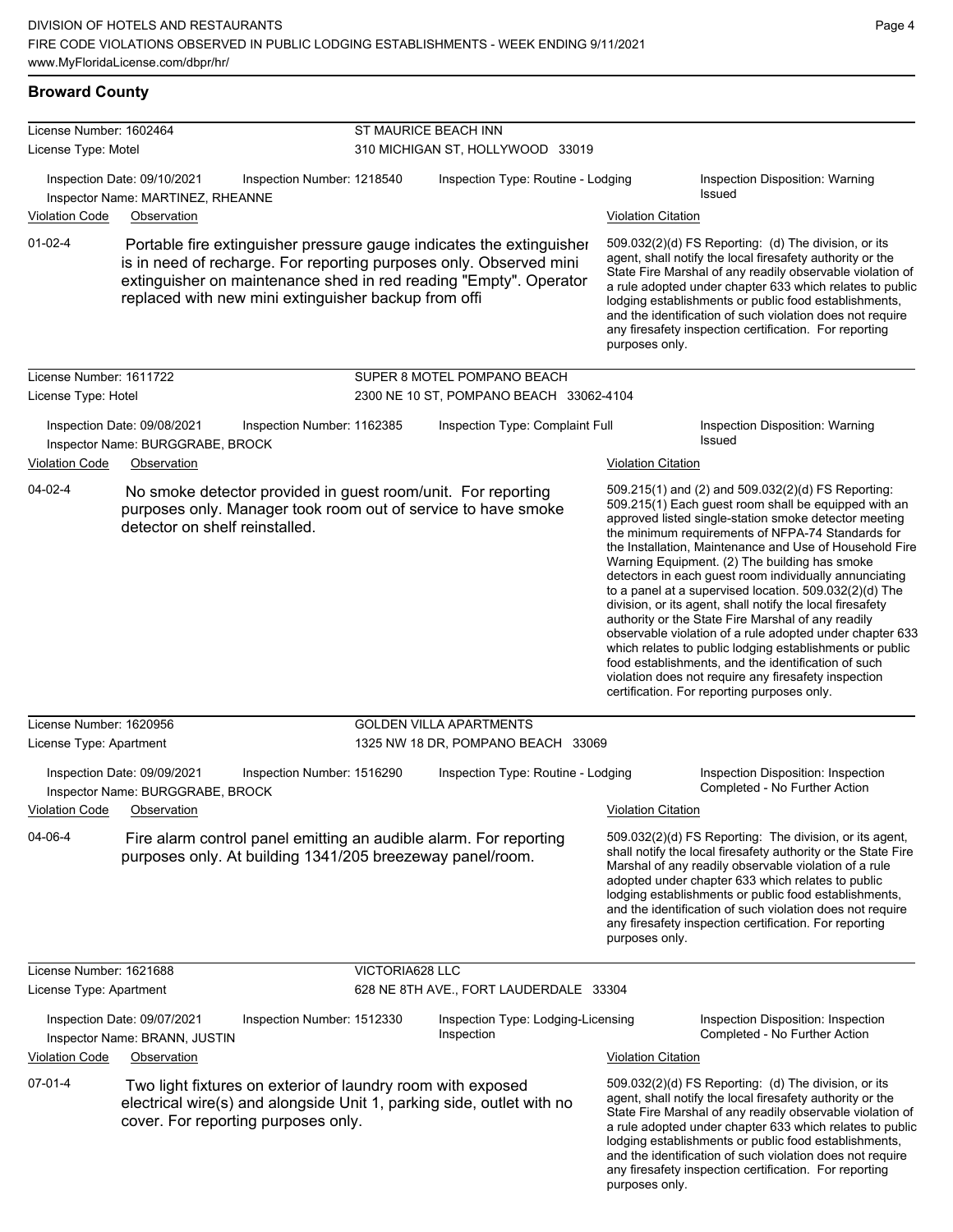### **Broward County**

| License Number: 1606784<br>License Type: Apartment              |                |                                                                      | 4 PCMK DAVIE INC<br>4931 SW 65 AVE, DAVIE 33314 |                           |                                                                                                                                                                                                                                                                                                                                                                                                                              |  |  |
|-----------------------------------------------------------------|----------------|----------------------------------------------------------------------|-------------------------------------------------|---------------------------|------------------------------------------------------------------------------------------------------------------------------------------------------------------------------------------------------------------------------------------------------------------------------------------------------------------------------------------------------------------------------------------------------------------------------|--|--|
| Inspection Date: 09/09/2021<br>Inspector Name: BARTON, GEOFFREY |                | Inspection Number: 1531537                                           | Inspection Type: Routine - Lodging              |                           | Inspection Disposition: Inspection<br>Completed - No Further Action                                                                                                                                                                                                                                                                                                                                                          |  |  |
| <b>Violation Code</b>                                           | Observation    |                                                                      |                                                 | <b>Violation Citation</b> |                                                                                                                                                                                                                                                                                                                                                                                                                              |  |  |
| $01 - 04 - 4$                                                   | purposes only. | No portable fire extinguisher present on the premises. For reporting |                                                 | purposes only.            | $509.032(2)(d)$ FS Reporting: (d) The division, or its<br>agent, shall notify the local firesafety authority or the<br>State Fire Marshal of any readily observable violation of<br>a rule adopted under chapter 633 which relates to public<br>lodging establishments or public food establishments,<br>and the identification of such violation does not require<br>any firesafety inspection certification. For reporting |  |  |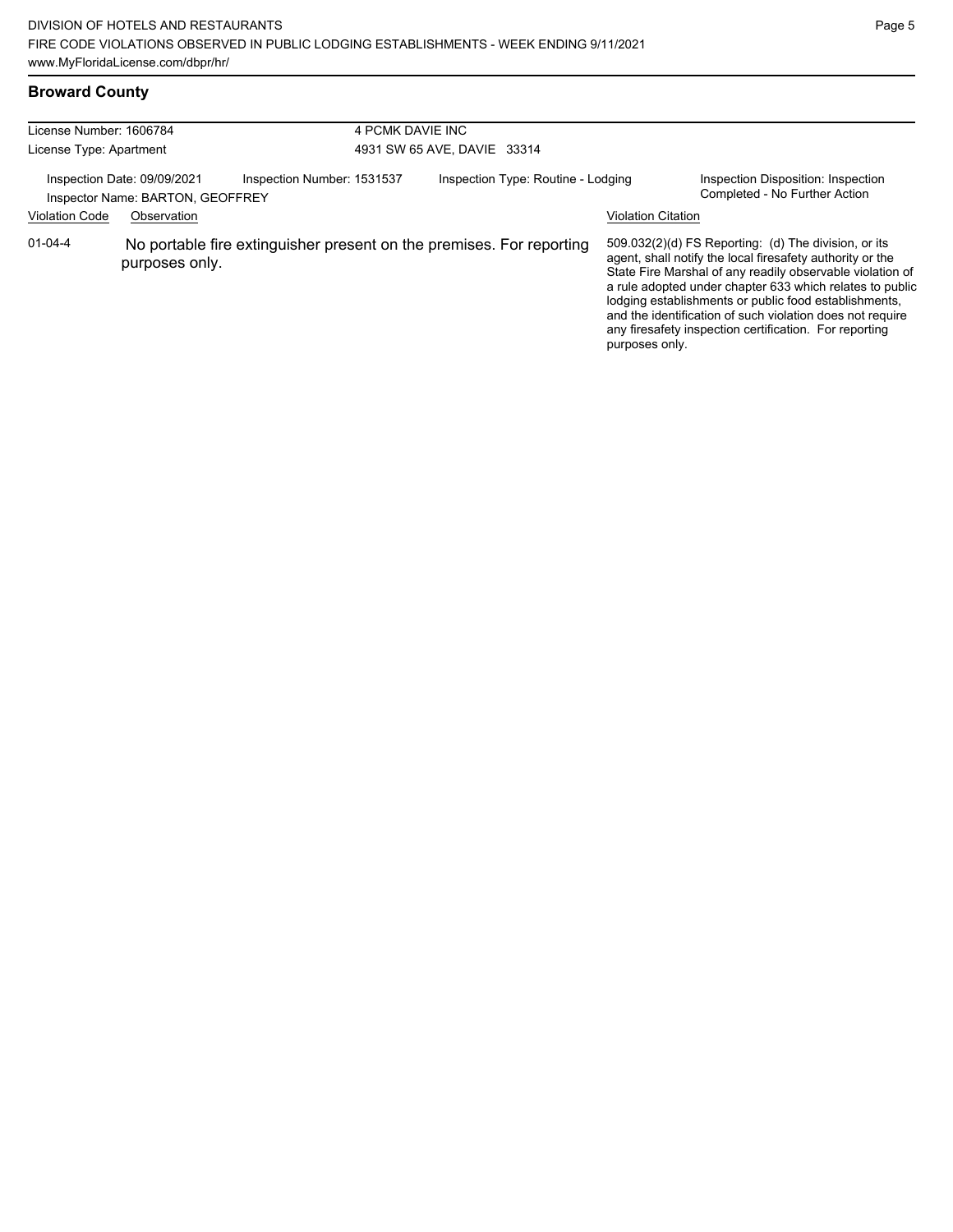#### **Dade County**

| License Number: 2325795<br>License Type: Hotel     |                                                                                |                                                                                                                                                                            | EXECUTIVE PALACE HOTEL<br>2125 W OKEECHOBEE RD, HIALEAH 33010 |                                                                        |                           |                                                                                                                                                                                                                                                                                                                                                                                                                            |  |
|----------------------------------------------------|--------------------------------------------------------------------------------|----------------------------------------------------------------------------------------------------------------------------------------------------------------------------|---------------------------------------------------------------|------------------------------------------------------------------------|---------------------------|----------------------------------------------------------------------------------------------------------------------------------------------------------------------------------------------------------------------------------------------------------------------------------------------------------------------------------------------------------------------------------------------------------------------------|--|
| <b>Violation Code</b>                              | Inspection Date: 09/07/2021<br>Inspector Name: PRIETO, EDGAR<br>Observation    | Inspection Number: 1159633                                                                                                                                                 |                                                               | Inspection Type: Routine - Lodging<br><u>Violation Citation</u>        |                           | Inspection Disposition: Inspection<br>Completed - No Further Action                                                                                                                                                                                                                                                                                                                                                        |  |
| $04 - 01 - 4$                                      |                                                                                | reporting purposes only. **Repeat Violation**                                                                                                                              |                                                               | Trouble/alarm light illuminated on the fire alarm control panel. For   | purposes only.            | 509.032(2)(d) FS Reporting: The division, or its agent,<br>shall notify the local firesafety authority or the State Fire<br>Marshal of any readily observable violation of a rule<br>adopted under chapter 633 which relates to public<br>lodging establishments or public food establishments,<br>and the identification of such violation does not require<br>any firesafety inspection certification. For reporting     |  |
| License Number: 2325394<br>License Type: Apartment |                                                                                |                                                                                                                                                                            | <b>BARBARA APARTMENTS</b>                                     | 6030 W 22 CT, HIALEAH 33016                                            |                           |                                                                                                                                                                                                                                                                                                                                                                                                                            |  |
| <b>Violation Code</b>                              | Inspection Date: 09/08/2021<br>Inspector Name: CRUZ, EDGAR<br>Observation      | Inspection Number: 1520157                                                                                                                                                 |                                                               | Inspection Type: Routine - Lodging                                     | <b>Violation Citation</b> | Inspection Disposition: Inspection<br>Completed - No Further Action                                                                                                                                                                                                                                                                                                                                                        |  |
| $04 - 01 - 4$                                      | reporting purposes only.                                                       |                                                                                                                                                                            |                                                               | Trouble/alarm light illuminated on the fire alarm control panel. For   | purposes only.            | 509.032(2)(d) FS Reporting: The division, or its agent,<br>shall notify the local firesafety authority or the State Fire<br>Marshal of any readily observable violation of a rule<br>adopted under chapter 633 which relates to public<br>lodging establishments or public food establishments,<br>and the identification of such violation does not require<br>any firesafety inspection certification. For reporting     |  |
| License Number: 2320362<br>License Type: Apartment |                                                                                |                                                                                                                                                                            | 2225 BUILDING                                                 | 2225 W 60 ST, HIALEAH 330164476                                        |                           |                                                                                                                                                                                                                                                                                                                                                                                                                            |  |
| <b>Violation Code</b>                              | Inspection Date: 09/07/2021<br>Inspector Name: CRUZ, EDGAR<br>Observation      | Inspection Number: 1525155                                                                                                                                                 |                                                               | Inspection Type: Routine - Lodging                                     | <b>Violation Citation</b> | Inspection Disposition: Call Back -<br>Complied                                                                                                                                                                                                                                                                                                                                                                            |  |
| $01 - 06 - 4$                                      | purposes only.                                                                 | with no means of access to the fire extinguisher. For reporting<br>Observed no glass breaking devices on fire extinguisher by<br>elevators. **Repeat Violation** - From fo |                                                               | - From initial inspection : Portable fire extinguisher locked in a box | purposes only.            | 509.032(2)(d) FS Reporting: (d) The division, or its<br>agent, shall notify the local firesafety authority or the<br>State Fire Marshal of any readily observable violation of<br>a rule adopted under chapter 633 which relates to public<br>lodging establishments or public food establishments,<br>and the identification of such violation does not require<br>any firesafety inspection certification. For reporting |  |
| License Number: 2329343<br>License Type: Hotel     |                                                                                |                                                                                                                                                                            | SLS BRICKELL HOTEL                                            | 1300 S MIAMI AVE, MIAMI 33130                                          |                           |                                                                                                                                                                                                                                                                                                                                                                                                                            |  |
| <b>Violation Code</b>                              | Inspection Date: 09/09/2021<br>Inspector Name: CABANAS, NATALIE<br>Observation | Inspection Number: 1160317                                                                                                                                                 |                                                               | Inspection Type: Routine - Lodging                                     | <b>Violation Citation</b> | Inspection Disposition: Inspection<br>Completed - No Further Action                                                                                                                                                                                                                                                                                                                                                        |  |
| $04 - 01 - 4$                                      | reporting purposes only.                                                       |                                                                                                                                                                            |                                                               | Trouble/alarm light illuminated on the fire alarm control panel. For   | purposes only.            | 509.032(2)(d) FS Reporting: The division, or its agent,<br>shall notify the local firesafety authority or the State Fire<br>Marshal of any readily observable violation of a rule<br>adopted under chapter 633 which relates to public<br>lodging establishments or public food establishments,<br>and the identification of such violation does not require<br>any firesafety inspection certification. For reporting     |  |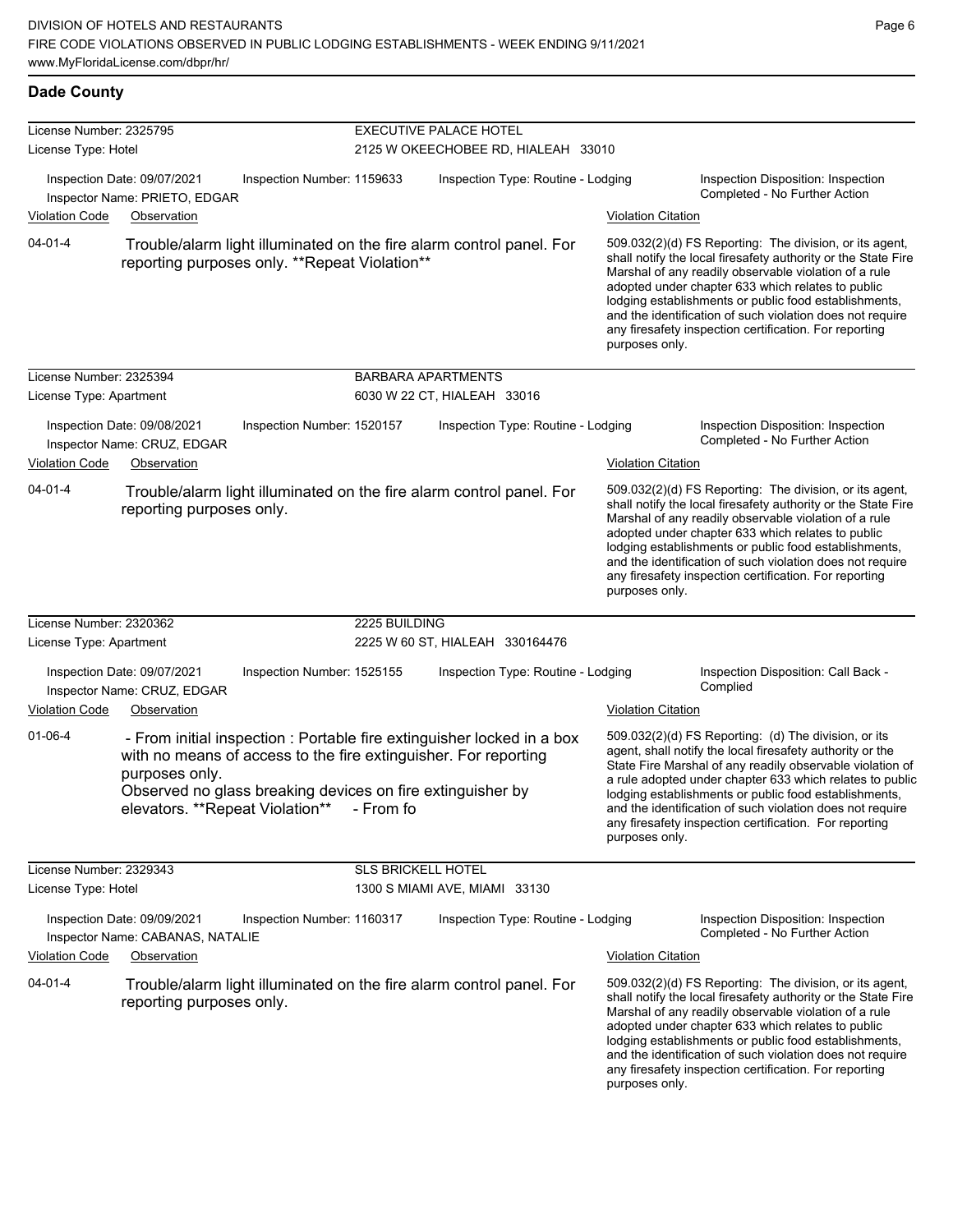### **Dade County**

| License Number: 2329470<br>License Type: Hotel |                                                                                                                                                                                                                                                                                   | HOTEL INDIGO MIAMI BRICKELL / ATWELL SUITES MIAMI BRICKELL<br>145 SW 11 ST, MIAMI 33130 |                           |                                                                                                                                                                                                                                                                                                                                                                                                                                                                                                                                                                                                                                                                                                  |  |
|------------------------------------------------|-----------------------------------------------------------------------------------------------------------------------------------------------------------------------------------------------------------------------------------------------------------------------------------|-----------------------------------------------------------------------------------------|---------------------------|--------------------------------------------------------------------------------------------------------------------------------------------------------------------------------------------------------------------------------------------------------------------------------------------------------------------------------------------------------------------------------------------------------------------------------------------------------------------------------------------------------------------------------------------------------------------------------------------------------------------------------------------------------------------------------------------------|--|
|                                                | Inspection Date: 09/08/2021<br>Inspection Number: 1160860<br>Inspector Name: CABANAS, NATALIE                                                                                                                                                                                     | Inspection Type: Routine - Lodging                                                      |                           | Inspection Disposition: Inspection<br>Completed - No Further Action                                                                                                                                                                                                                                                                                                                                                                                                                                                                                                                                                                                                                              |  |
| <b>Violation Code</b><br>08-03-4               | Observation<br>No boiler certificate or insurance inspector's boiler report available.<br>For reporting purposes only.<br>At the time of the inspection observed two boilers with 700,000 btu,<br>No boiler certificate provided establishment is in process to get<br>certified. |                                                                                         | <b>Violation Citation</b> | 61C-1.004(10) FAC and 509.032(2)(d) FS Reporting:<br>61C-1.004(10) The insurance inspector's boiler report is<br>required annually for power boilers and high<br>pressure/high temperature boilers and biannually for low<br>pressure steam or vapor heating boilers. 509.032(2)(d)<br>The division, or its agent, shall notify the local firesafety                                                                                                                                                                                                                                                                                                                                             |  |
|                                                |                                                                                                                                                                                                                                                                                   |                                                                                         |                           | authority or the State Fire Marshal of any readily<br>observable violation of a rule adopted under chapter 633<br>which relates to public lodging establishments or public<br>food establishments, and the identification of such<br>violation does not require any firesafety inspection<br>certification. For reporting purposes only.                                                                                                                                                                                                                                                                                                                                                         |  |
| License Number: 2329214                        |                                                                                                                                                                                                                                                                                   | THE GABRIEL HOTEL MIAMI                                                                 |                           |                                                                                                                                                                                                                                                                                                                                                                                                                                                                                                                                                                                                                                                                                                  |  |
| License Type: Hotel                            |                                                                                                                                                                                                                                                                                   | 1100 BISCAYNE BLVD, MIAMI 33132                                                         |                           |                                                                                                                                                                                                                                                                                                                                                                                                                                                                                                                                                                                                                                                                                                  |  |
|                                                | Inspection Date: 09/07/2021<br>Inspection Number: 1160742<br>Inspector Name: CUDEMOS, VIRNA                                                                                                                                                                                       | Inspection Type: Routine - Lodging                                                      |                           | Inspection Disposition: Inspection<br>Completed - No Further Action                                                                                                                                                                                                                                                                                                                                                                                                                                                                                                                                                                                                                              |  |
| <b>Violation Code</b>                          | Observation                                                                                                                                                                                                                                                                       |                                                                                         | Violation Citation        |                                                                                                                                                                                                                                                                                                                                                                                                                                                                                                                                                                                                                                                                                                  |  |
| 04-07-4                                        | Trouble/alarm light illuminated on the smoke detector panel<br>connected to the fire alarm system. For reporting purposes only.                                                                                                                                                   |                                                                                         | purposes only.            | 509.032(2)(d) FS Reporting: The division, or its agent,<br>shall notify the local firesafety authority or the State Fire<br>Marshal of any readily observable violation of a rule<br>adopted under chapter 633 which relates to public<br>lodging establishments or public food establishments,<br>and the identification of such violation does not require<br>any firesafety inspection certification. For reporting                                                                                                                                                                                                                                                                           |  |
| License Number: 2329407                        |                                                                                                                                                                                                                                                                                   | <b>GLOBAL GRAND MANAGEMENT</b>                                                          |                           |                                                                                                                                                                                                                                                                                                                                                                                                                                                                                                                                                                                                                                                                                                  |  |
| License Type: Hotel                            |                                                                                                                                                                                                                                                                                   | 1717 N BAYSHORE DR STE 240, MIAMI 33132                                                 |                           |                                                                                                                                                                                                                                                                                                                                                                                                                                                                                                                                                                                                                                                                                                  |  |
|                                                | Inspection Number: 1161157<br>Inspection Date: 09/08/2021<br>Inspector Name: CUDEMOS, VIRNA                                                                                                                                                                                       | Inspection Type: Routine - Lodging                                                      |                           | Inspection Disposition: Inspection<br>Completed - No Further Action                                                                                                                                                                                                                                                                                                                                                                                                                                                                                                                                                                                                                              |  |
| <b>Violation Code</b>                          | Observation                                                                                                                                                                                                                                                                       |                                                                                         | <b>Violation Citation</b> |                                                                                                                                                                                                                                                                                                                                                                                                                                                                                                                                                                                                                                                                                                  |  |
| 08-01-4                                        | Boiler certificate or insurance inspector's boiler report expired. For<br>reporting purposes only.                                                                                                                                                                                |                                                                                         |                           | 61C-1.004(10) FAC and 509.032(2)(d) FS Reporting:<br>61C-1.004(10) The insurance inspector's boiler report is<br>required annually for power boilers and high<br>pressure/high temperature boilers and biannually for low<br>pressure steam or vapor heating boilers. 509.032(2)(d)<br>The division, or its agent, shall notify the local firesafety<br>authority or the State Fire Marshal of any readily<br>observable violation of a rule adopted under chapter 633<br>which relates to public lodging establishments or public<br>food establishments, and the identification of such<br>violation does not require any firesafety inspection<br>certification. For reporting purposes only. |  |
| License Number: 2328267                        |                                                                                                                                                                                                                                                                                   | <b>WYNTOWN APARTMENTS LLC</b>                                                           |                           |                                                                                                                                                                                                                                                                                                                                                                                                                                                                                                                                                                                                                                                                                                  |  |
| License Type: Apartment                        |                                                                                                                                                                                                                                                                                   | 1720 NW 1 PL, MIAMI 33136                                                               |                           |                                                                                                                                                                                                                                                                                                                                                                                                                                                                                                                                                                                                                                                                                                  |  |
|                                                | Inspection Date: 09/10/2021<br>Inspection Number: 1532918<br>Inspector Name: HENLEY, LATONYA                                                                                                                                                                                      | Inspection Type: Complaint Full                                                         |                           | Inspection Disposition: Warning<br><b>Issued</b>                                                                                                                                                                                                                                                                                                                                                                                                                                                                                                                                                                                                                                                 |  |
| <b>Violation Code</b>                          | Observation                                                                                                                                                                                                                                                                       |                                                                                         | Violation Citation        |                                                                                                                                                                                                                                                                                                                                                                                                                                                                                                                                                                                                                                                                                                  |  |
| $01 - 06 - 4$                                  | Portable fire extinguisher locked in a box with no means of access<br>to the fire extinguisher. For reporting purposes only. By unit 1,<br>building 1720.                                                                                                                         |                                                                                         |                           | 509.032(2)(d) FS Reporting: (d) The division, or its<br>agent, shall notify the local firesafety authority or the<br>State Fire Marshal of any readily observable violation of<br>a rule adopted under chapter 633 which relates to public<br>lodging establishments or public food establishments,<br>and the identification of such violation does not require<br>any firesafety inspection certification. For reporting                                                                                                                                                                                                                                                                       |  |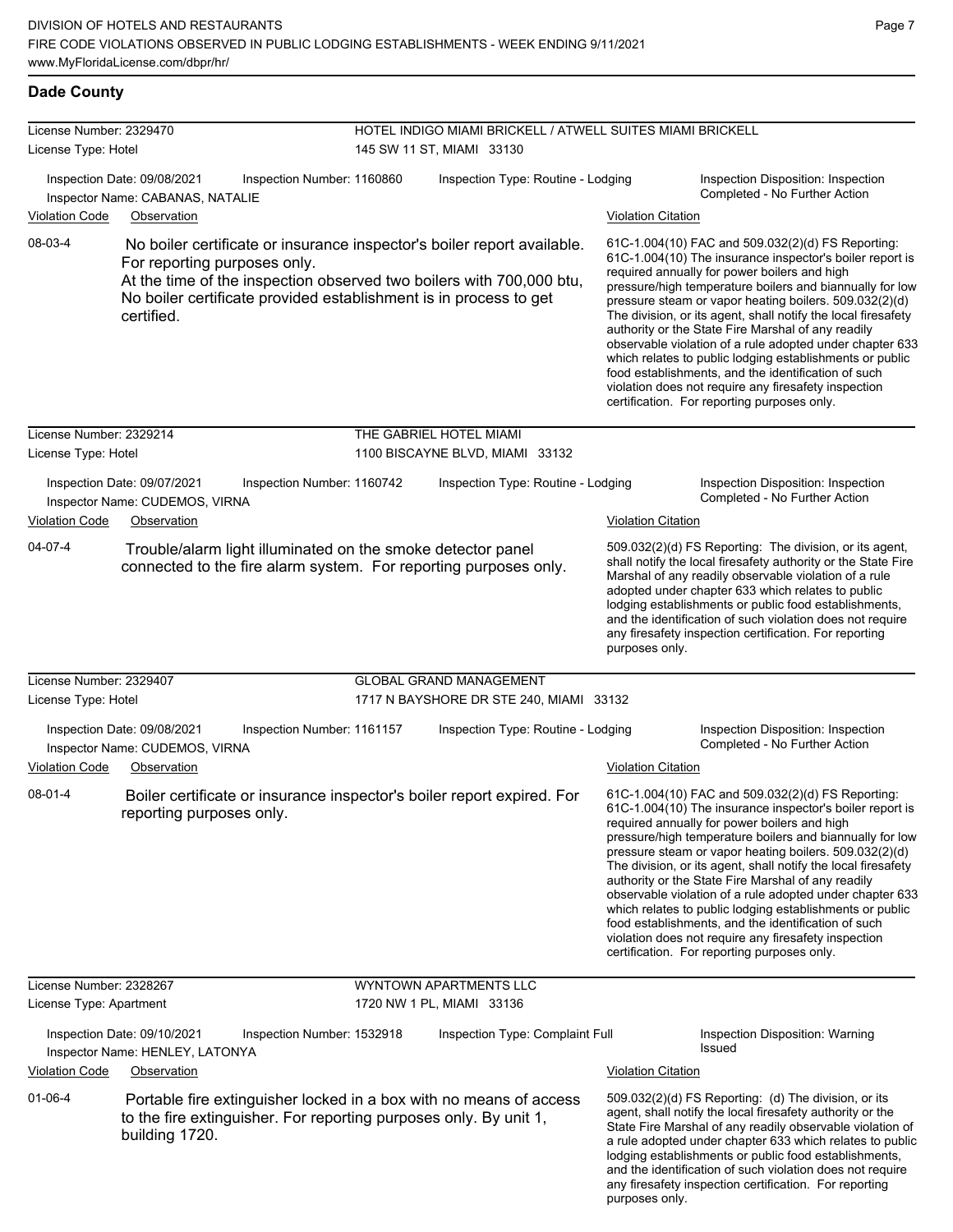| License Number: 2329171                                        |                                                                                  |                                                                                      | Z OCEAN                                                            |                                                                                                                                                                               |                           |                                                                                                                                                                                                                                                                                                                                                                                                                                                                                                                                                                                                                                                                                                  |  |
|----------------------------------------------------------------|----------------------------------------------------------------------------------|--------------------------------------------------------------------------------------|--------------------------------------------------------------------|-------------------------------------------------------------------------------------------------------------------------------------------------------------------------------|---------------------------|--------------------------------------------------------------------------------------------------------------------------------------------------------------------------------------------------------------------------------------------------------------------------------------------------------------------------------------------------------------------------------------------------------------------------------------------------------------------------------------------------------------------------------------------------------------------------------------------------------------------------------------------------------------------------------------------------|--|
| License Type: Hotel                                            |                                                                                  |                                                                                      | 1437 COLLINS AVE, MIAMI BEACH 33139                                |                                                                                                                                                                               |                           |                                                                                                                                                                                                                                                                                                                                                                                                                                                                                                                                                                                                                                                                                                  |  |
|                                                                | Inspection Date: 09/08/2021<br>Inspector Name: HODGE, KRISTEN                    | Inspection Number: 1159311                                                           | Inspection Type: Routine - Lodging                                 |                                                                                                                                                                               |                           | Inspection Disposition: Warning<br><b>Issued</b>                                                                                                                                                                                                                                                                                                                                                                                                                                                                                                                                                                                                                                                 |  |
| <b>Violation Code</b>                                          | Observation                                                                      |                                                                                      |                                                                    |                                                                                                                                                                               | <b>Violation Citation</b> |                                                                                                                                                                                                                                                                                                                                                                                                                                                                                                                                                                                                                                                                                                  |  |
| $04 - 01 - 4$                                                  |                                                                                  | reporting purposes only. **Repeat Violation**                                        |                                                                    | Trouble/alarm light illuminated on the fire alarm control panel. For                                                                                                          | purposes only.            | 509.032(2)(d) FS Reporting: The division, or its agent,<br>shall notify the local firesafety authority or the State Fire<br>Marshal of any readily observable violation of a rule<br>adopted under chapter 633 which relates to public<br>lodging establishments or public food establishments,<br>and the identification of such violation does not require<br>any firesafety inspection certification. For reporting                                                                                                                                                                                                                                                                           |  |
| License Number: 2300796                                        |                                                                                  |                                                                                      | <b>SEACOAST SUITE</b>                                              |                                                                                                                                                                               |                           |                                                                                                                                                                                                                                                                                                                                                                                                                                                                                                                                                                                                                                                                                                  |  |
| License Type: Apartment                                        |                                                                                  |                                                                                      |                                                                    | 5101 COLLINS AVE, MIAMI BEACH 33140                                                                                                                                           |                           |                                                                                                                                                                                                                                                                                                                                                                                                                                                                                                                                                                                                                                                                                                  |  |
| Inspection Date: 09/08/2021<br>Inspector Name: UNZAGA, MILADYS |                                                                                  | Inspection Number: 1528965                                                           | Inspection Type: Routine - Lodging                                 |                                                                                                                                                                               |                           | Inspection Disposition: Call Back -<br>Extension given, pending                                                                                                                                                                                                                                                                                                                                                                                                                                                                                                                                                                                                                                  |  |
| <b>Violation Code</b>                                          | Observation                                                                      |                                                                                      |                                                                    |                                                                                                                                                                               | <b>Violation Citation</b> |                                                                                                                                                                                                                                                                                                                                                                                                                                                                                                                                                                                                                                                                                                  |  |
| $08 - 01 - 4$                                                  |                                                                                  | certificates expired on 4/8/2021.<br>2021-09-08: Boilers were inspected, but still w |                                                                    | - From initial inspection : Boiler certificate or insurance inspector's<br>boiler report expired. For reporting purposes only. Observed boiler<br>- From follow-up inspection |                           | 61C-1.004(10) FAC and 509.032(2)(d) FS Reporting:<br>61C-1.004(10) The insurance inspector's boiler report is<br>required annually for power boilers and high<br>pressure/high temperature boilers and biannually for low<br>pressure steam or vapor heating boilers. 509.032(2)(d)<br>The division, or its agent, shall notify the local firesafety<br>authority or the State Fire Marshal of any readily<br>observable violation of a rule adopted under chapter 633<br>which relates to public lodging establishments or public<br>food establishments, and the identification of such<br>violation does not require any firesafety inspection<br>certification. For reporting purposes only. |  |
| License Number: 2329678                                        |                                                                                  |                                                                                      |                                                                    | REGAL APARTMENTS LLC                                                                                                                                                          |                           |                                                                                                                                                                                                                                                                                                                                                                                                                                                                                                                                                                                                                                                                                                  |  |
| License Type: Apartment                                        |                                                                                  |                                                                                      |                                                                    | 6020 NW 13 AVE, MIAMI 33142                                                                                                                                                   |                           |                                                                                                                                                                                                                                                                                                                                                                                                                                                                                                                                                                                                                                                                                                  |  |
| <b>Violation Code</b>                                          | Inspection Date: 09/07/2021<br>Inspector Name: CONCEPCION, ADRIEL<br>Observation | Inspection Number: 1532820                                                           |                                                                    | Inspection Type: Complaint Full                                                                                                                                               | <b>Violation Citation</b> | Inspection Disposition: Administrative<br>complaint recommended                                                                                                                                                                                                                                                                                                                                                                                                                                                                                                                                                                                                                                  |  |
|                                                                |                                                                                  |                                                                                      |                                                                    |                                                                                                                                                                               |                           |                                                                                                                                                                                                                                                                                                                                                                                                                                                                                                                                                                                                                                                                                                  |  |
| $01 - 06 - 4$                                                  |                                                                                  | to the fire extinguisher. For reporting purposes only.                               | Portable fire extinguisher locked in a box with no means of access |                                                                                                                                                                               |                           | 509.032(2)(d) FS Reporting: (d) The division, or its<br>agent, shall notify the local firesafety authority or the<br>State Fire Marshal of any readily observable violation of<br>a rule adopted under chapter 633 which relates to public                                                                                                                                                                                                                                                                                                                                                                                                                                                       |  |
|                                                                | unit 23 on 3rd floor.                                                            |                                                                                      |                                                                    | Observed missing breaking device on fire extinguisher located next                                                                                                            |                           | lodging establishments or public food establishments,<br>and the identification of such violation does not require<br>any firesafety inspection certification. For reporting                                                                                                                                                                                                                                                                                                                                                                                                                                                                                                                     |  |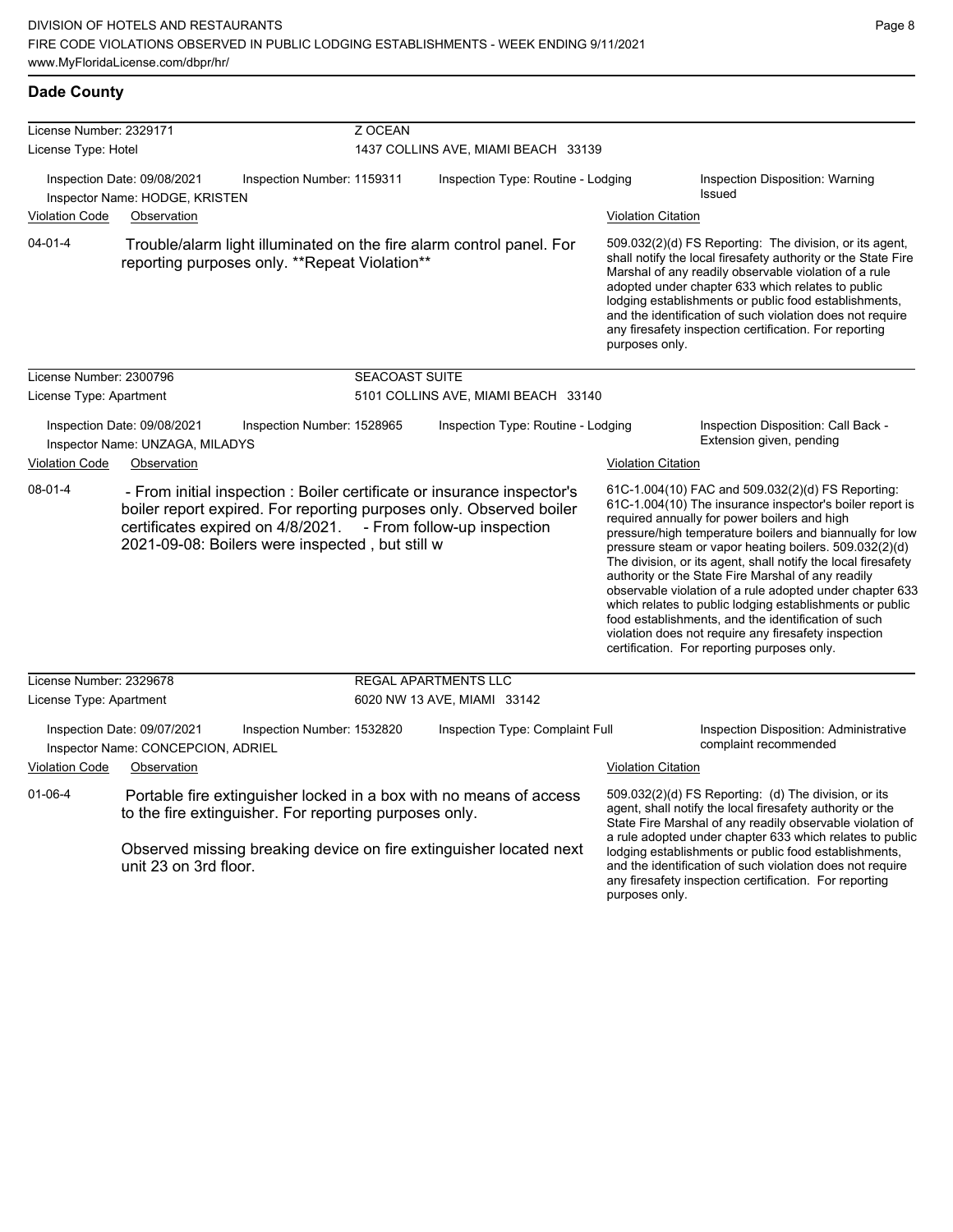### **Dade County**

| License Number: 2306103                                        |               |                                                                                                                                    | SEA VIEW HOTEL (THE)                    |                           |                                                                                                                                                                                                                                                                                                                                                                                                                                                                                                                                                                                                                                                                                                  |  |  |
|----------------------------------------------------------------|---------------|------------------------------------------------------------------------------------------------------------------------------------|-----------------------------------------|---------------------------|--------------------------------------------------------------------------------------------------------------------------------------------------------------------------------------------------------------------------------------------------------------------------------------------------------------------------------------------------------------------------------------------------------------------------------------------------------------------------------------------------------------------------------------------------------------------------------------------------------------------------------------------------------------------------------------------------|--|--|
| License Type: Hotel                                            |               |                                                                                                                                    | 9909 COLLINS AVE, MIAMI BEACH 331541808 |                           |                                                                                                                                                                                                                                                                                                                                                                                                                                                                                                                                                                                                                                                                                                  |  |  |
| Inspection Date: 09/07/2021<br>Inspector Name: PRIETO, VICENTE |               | Inspection Number: 1160400                                                                                                         | Inspection Type: Routine - Lodging      |                           | Inspection Disposition: Inspection<br>Completed - No Further Action                                                                                                                                                                                                                                                                                                                                                                                                                                                                                                                                                                                                                              |  |  |
| <b>Violation Code</b>                                          | Observation   |                                                                                                                                    |                                         | <b>Violation Citation</b> |                                                                                                                                                                                                                                                                                                                                                                                                                                                                                                                                                                                                                                                                                                  |  |  |
| $04 - 01 - 4$                                                  |               | Trouble/alarm light illuminated on the fire alarm control panel. For<br>reporting purposes only. **Repeat Violation**              |                                         | purposes only.            | 509.032(2)(d) FS Reporting: The division, or its agent,<br>shall notify the local firesafety authority or the State Fire<br>Marshal of any readily observable violation of a rule<br>adopted under chapter 633 which relates to public<br>lodging establishments or public food establishments,<br>and the identification of such violation does not require<br>any firesafety inspection certification. For reporting                                                                                                                                                                                                                                                                           |  |  |
| $08 - 01 - 4$                                                  | certificates. | Boiler certificate or insurance inspector's boiler report expired. For<br>reporting purposes only. Observed 5 boilers with expired |                                         |                           | 61C-1.004(10) FAC and 509.032(2)(d) FS Reporting:<br>61C-1.004(10) The insurance inspector's boiler report is<br>required annually for power boilers and high<br>pressure/high temperature boilers and biannually for low<br>pressure steam or vapor heating boilers. 509.032(2)(d)<br>The division, or its agent, shall notify the local firesafety<br>authority or the State Fire Marshal of any readily<br>observable violation of a rule adopted under chapter 633<br>which relates to public lodging establishments or public<br>food establishments, and the identification of such<br>violation does not require any firesafety inspection<br>certification. For reporting purposes only. |  |  |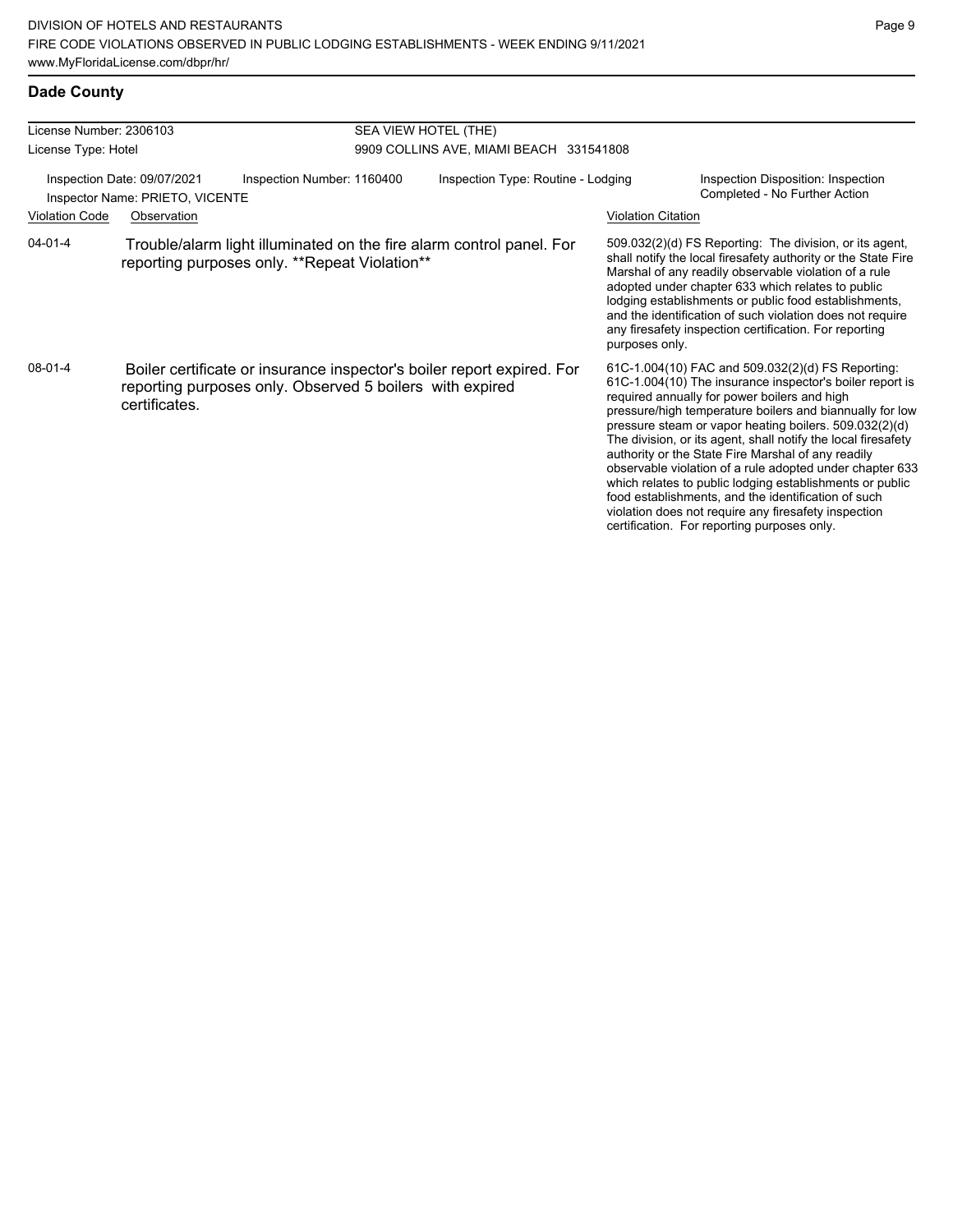| License Number: 2602127 |                                                                         |                                                                                                                                                                                                                                                              | PEOPLES CHOICE APARTMENTS LLC       |                           |                                                                                                                                                                                                                                                                                                                                                                                                                            |
|-------------------------|-------------------------------------------------------------------------|--------------------------------------------------------------------------------------------------------------------------------------------------------------------------------------------------------------------------------------------------------------|-------------------------------------|---------------------------|----------------------------------------------------------------------------------------------------------------------------------------------------------------------------------------------------------------------------------------------------------------------------------------------------------------------------------------------------------------------------------------------------------------------------|
| License Type: Apartment |                                                                         |                                                                                                                                                                                                                                                              | 550 COMET ST, JACKSONVILLE 32205    |                           |                                                                                                                                                                                                                                                                                                                                                                                                                            |
|                         | Inspection Date: 09/07/2021<br>Inspector Name: ESPINOSA-BECKERT, ILIANA | Inspection Number: 1522297                                                                                                                                                                                                                                   | Inspection Type: Routine - Lodging  |                           | Inspection Disposition: Inspection<br>Completed - No Further Action                                                                                                                                                                                                                                                                                                                                                        |
| <b>Violation Code</b>   | Observation                                                             |                                                                                                                                                                                                                                                              |                                     | <b>Violation Citation</b> |                                                                                                                                                                                                                                                                                                                                                                                                                            |
| $01 - 03 - 4$           | reporting purposes only.                                                | Portable fire extinguisher missing broken device. By apt 8. For                                                                                                                                                                                              |                                     | purposes only.            | 509.032(2)(d) FS Reporting: (d) The division, or its<br>agent, shall notify the local firesafety authority or the<br>State Fire Marshal of any readily observable violation of<br>a rule adopted under chapter 633 which relates to public<br>lodging establishments or public food establishments,<br>and the identification of such violation does not require<br>any firesafety inspection certification. For reporting |
| License Number: 2613210 |                                                                         |                                                                                                                                                                                                                                                              | <b>DOWNTOWN EAST APTS.</b>          |                           |                                                                                                                                                                                                                                                                                                                                                                                                                            |
| License Type: Apartment |                                                                         |                                                                                                                                                                                                                                                              | 888 FRANKLIN ST, JACKSONVILLE 32206 |                           |                                                                                                                                                                                                                                                                                                                                                                                                                            |
|                         | Inspection Date: 09/07/2021<br>Inspector Name: ESPINOSA-BECKERT, ILIANA | Inspection Number: 1532702                                                                                                                                                                                                                                   | Inspection Type: Complaint Full     |                           | Inspection Disposition: Call Back -<br>Complied                                                                                                                                                                                                                                                                                                                                                                            |
| <b>Violation Code</b>   | Observation                                                             |                                                                                                                                                                                                                                                              |                                     | <b>Violation Citation</b> |                                                                                                                                                                                                                                                                                                                                                                                                                            |
| $07-04-4$               |                                                                         | - From initial inspection : Electrical outlet indicates a malfunction.<br>For reporting purposes only. Two outlets not working in apt 110<br>From follow-up inspection 2021-09-07: Unable to test the outlet<br>because there is no tester **Time Extended** |                                     |                           | 509.032(2)(d) FS Reporting: (d) The division, or its<br>agent, shall notify the local firesafety authority or the<br>State Fire Marshal of any readily observable violation of<br>a rule adopted under chapter 633 which relates to public<br>lodging establishments or public food establishments,<br>and the identification of such violation does not require                                                           |

any firesafety inspection certification. For reporting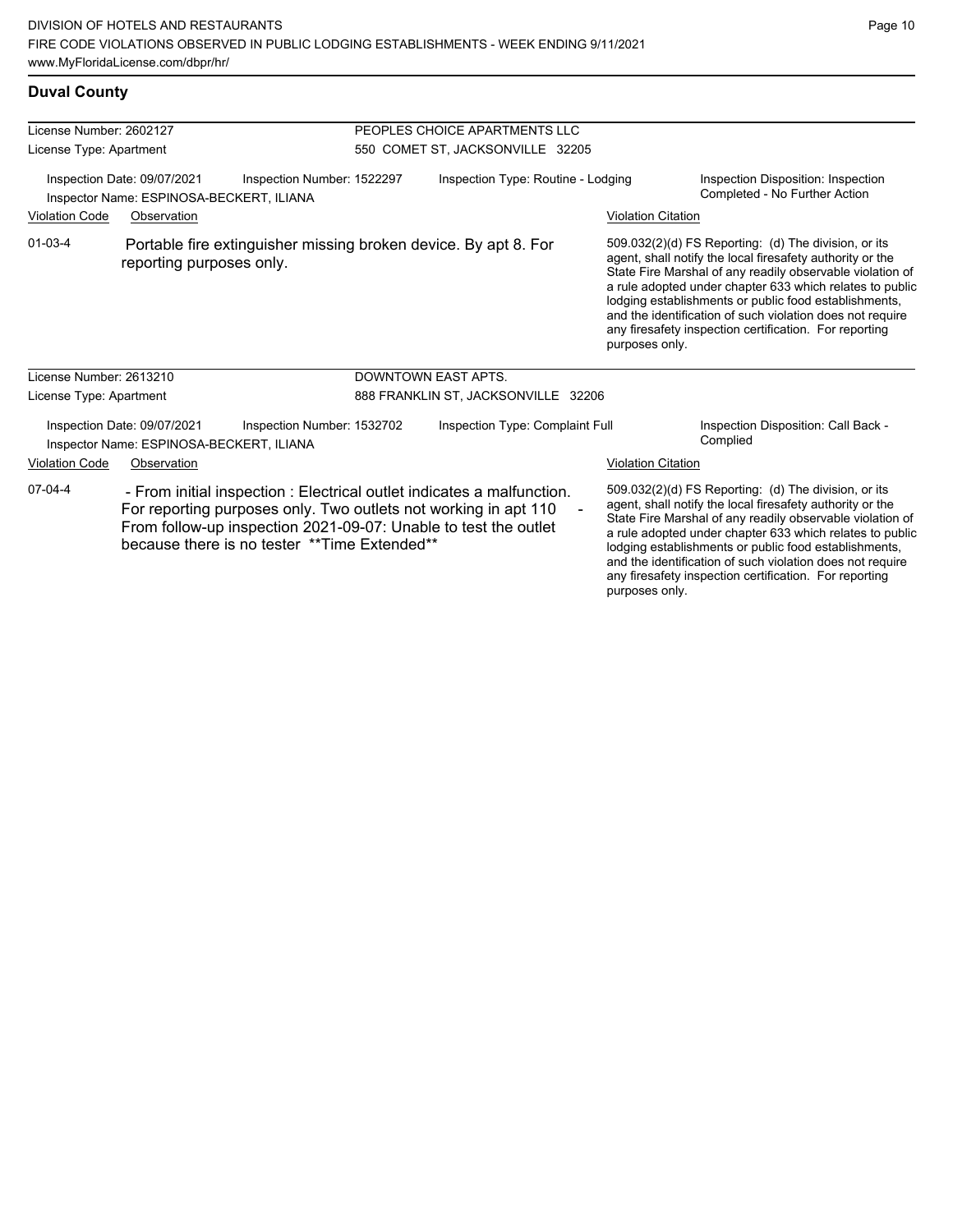## **Escambia County**

| License Number: 2705813<br><b>MARGARITAVILLE BEACH HOTEL</b> |                                                                   |                                                                                                                              |                                            |                           |                                                                                                                                                                                                                                                                                                                                                                                                                            |  |
|--------------------------------------------------------------|-------------------------------------------------------------------|------------------------------------------------------------------------------------------------------------------------------|--------------------------------------------|---------------------------|----------------------------------------------------------------------------------------------------------------------------------------------------------------------------------------------------------------------------------------------------------------------------------------------------------------------------------------------------------------------------------------------------------------------------|--|
| License Type: Hotel                                          |                                                                   |                                                                                                                              | 165 FORT PICKENS RD, PENSACOLA BEACH 32561 |                           |                                                                                                                                                                                                                                                                                                                                                                                                                            |  |
|                                                              | Inspection Date: 09/07/2021<br>Inspector Name: ALBRITTON, GREGORY | Inspection Number: 1161278                                                                                                   | Inspection Type: Routine - Lodging         |                           | Inspection Disposition: Inspection<br>Completed - No Further Action                                                                                                                                                                                                                                                                                                                                                        |  |
| <b>Violation Code</b>                                        | Observation                                                       |                                                                                                                              |                                            | <b>Violation Citation</b> |                                                                                                                                                                                                                                                                                                                                                                                                                            |  |
| 01-06-4                                                      | 3-1 next to room 328.<br>7-1 next to room 728.                    | Portable fire extinguisher locked in a box with no means of access<br>to the fire extinguisher. For reporting purposes only. |                                            | purposes only.            | 509.032(2)(d) FS Reporting: (d) The division, or its<br>agent, shall notify the local firesafety authority or the<br>State Fire Marshal of any readily observable violation of<br>a rule adopted under chapter 633 which relates to public<br>lodging establishments or public food establishments,<br>and the identification of such violation does not require<br>any firesafety inspection certification. For reporting |  |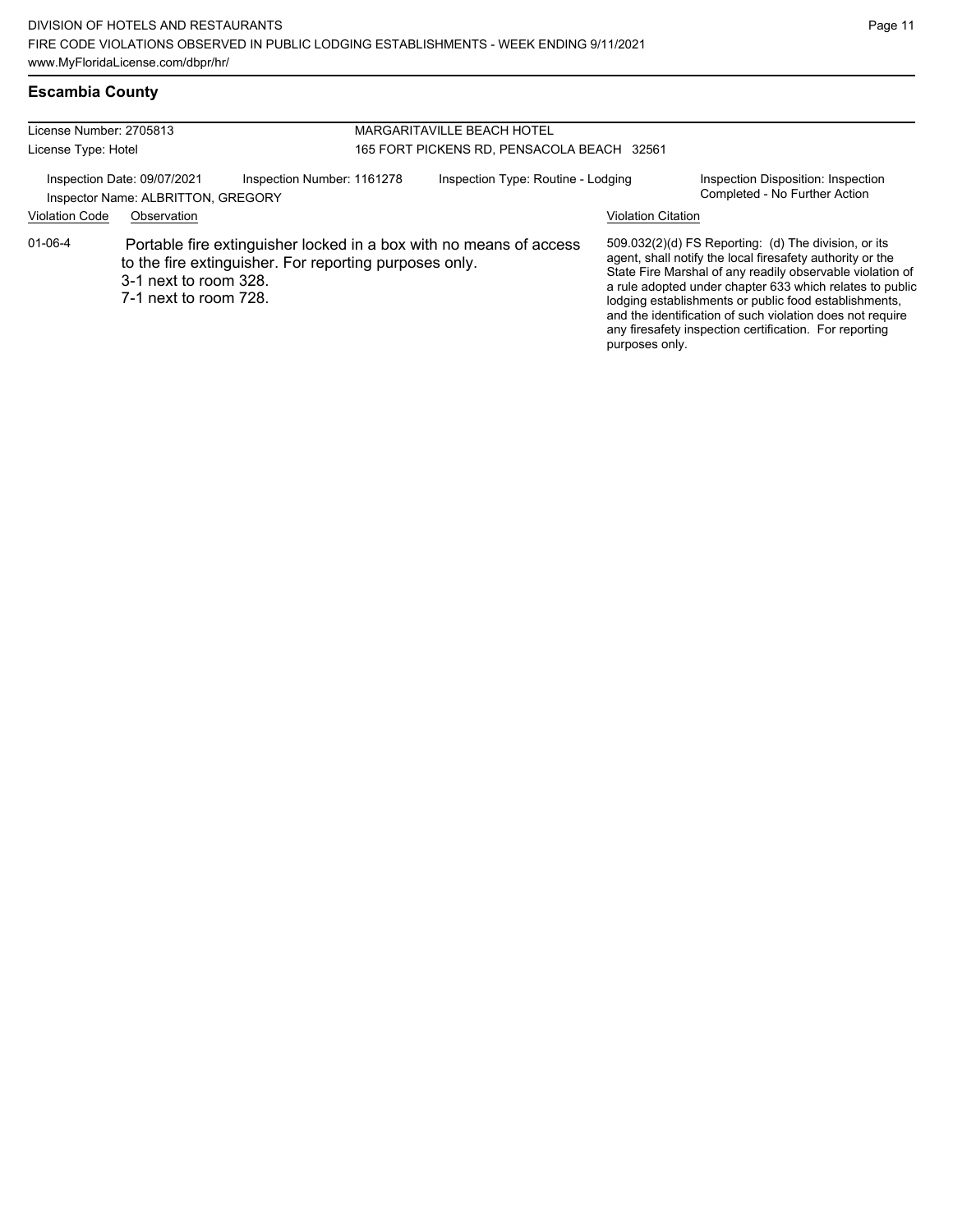any firesafety inspection certification. For reporting

purposes only.

## **Gadsden County**

| License Number: 3000004 |                                                                |                                                                                                                                                                                           | <b>COMFORT INN &amp; SUITES</b>    |                           |                                                                                                                                                                                                                                                                                                                                                                                                                            |  |
|-------------------------|----------------------------------------------------------------|-------------------------------------------------------------------------------------------------------------------------------------------------------------------------------------------|------------------------------------|---------------------------|----------------------------------------------------------------------------------------------------------------------------------------------------------------------------------------------------------------------------------------------------------------------------------------------------------------------------------------------------------------------------------------------------------------------------|--|
| License Type: Hotel     |                                                                |                                                                                                                                                                                           | 215 COMMERCE BLVD, MIDWAY 32343    |                           |                                                                                                                                                                                                                                                                                                                                                                                                                            |  |
|                         | Inspection Date: 09/09/2021<br>Inspector Name: CHARLES, BRENDA | Inspection Number: 1159783                                                                                                                                                                | Inspection Type: Routine - Lodging |                           | Inspection Disposition: Inspection<br>Completed - No Further Action                                                                                                                                                                                                                                                                                                                                                        |  |
| <b>Violation Code</b>   | Observation                                                    |                                                                                                                                                                                           |                                    | <b>Violation Citation</b> |                                                                                                                                                                                                                                                                                                                                                                                                                            |  |
| $01 - 02 - 4$           | purposes only.                                                 | Portable fire extinguisher pressure gauge indicates the extinguisher<br>is in need of recharge in between 122 and 124. For reporting                                                      |                                    | purposes only.            | 509.032(2)(d) FS Reporting: (d) The division, or its<br>agent, shall notify the local firesafety authority or the<br>State Fire Marshal of any readily observable violation of<br>a rule adopted under chapter 633 which relates to public<br>lodging establishments or public food establishments,<br>and the identification of such violation does not require<br>any firesafety inspection certification. For reporting |  |
| License Number: 3000064 |                                                                | <b>INGRAM'S MARINA</b>                                                                                                                                                                    |                                    |                           |                                                                                                                                                                                                                                                                                                                                                                                                                            |  |
| License Type: Motel     |                                                                |                                                                                                                                                                                           | 354 LOIS LANE, QUINCY 32351        |                           |                                                                                                                                                                                                                                                                                                                                                                                                                            |  |
|                         | Inspection Date: 09/09/2021<br>Inspector Name: CHARLES, BRENDA | Inspection Number: 1217923                                                                                                                                                                | Inspection Type: Routine - Lodging |                           | Inspection Disposition: Inspection<br>Completed - No Further Action                                                                                                                                                                                                                                                                                                                                                        |  |
| <b>Violation Code</b>   | Observation                                                    |                                                                                                                                                                                           |                                    | <b>Violation Citation</b> |                                                                                                                                                                                                                                                                                                                                                                                                                            |  |
| $04 - 05 - 4$           |                                                                | No smoke detector provided in guest room/unit. Observed top<br>portion of smoke detector remove and capped wires exposed in<br>room 1. For reporting purposes only. ** Repeat Violation** |                                    |                           | 509.032(2)(d) FS Reporting: The division, or its agent,<br>shall notify the local firesafety authority or the State Fire<br>Marshal of any readily observable violation of a rule<br>adopted under chapter 633 which relates to public<br>lodging establishments or public food establishments,<br>and the identification of such violation does not require                                                               |  |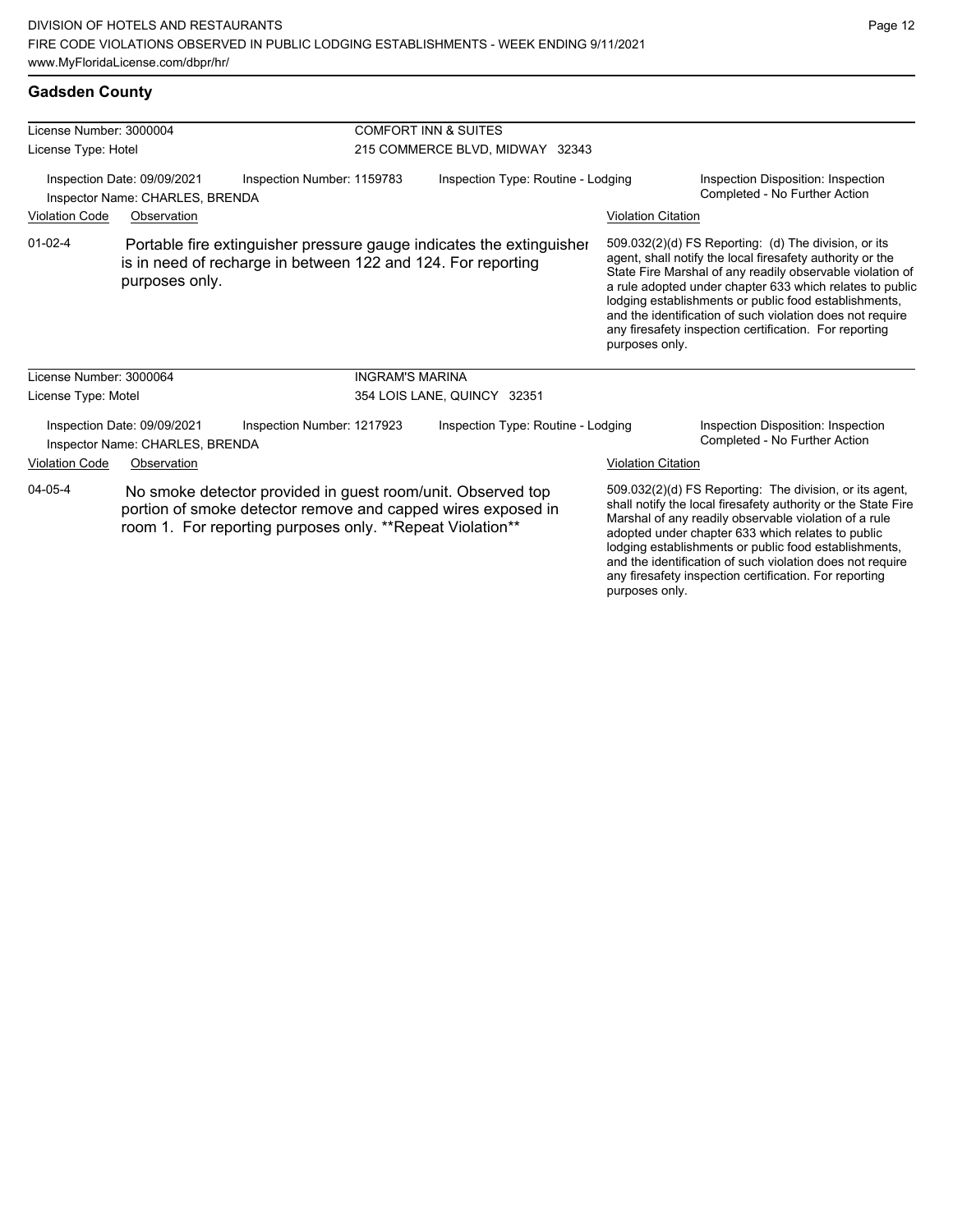| License Number: 4600947                                                                                                            |                                                                                                                                                                                                                                                                      |                            | PARKER HOUSE PROPERTIES                 |                           |                                                                                                                                                                                                                                                                                                                                                                                                                            |  |  |
|------------------------------------------------------------------------------------------------------------------------------------|----------------------------------------------------------------------------------------------------------------------------------------------------------------------------------------------------------------------------------------------------------------------|----------------------------|-----------------------------------------|---------------------------|----------------------------------------------------------------------------------------------------------------------------------------------------------------------------------------------------------------------------------------------------------------------------------------------------------------------------------------------------------------------------------------------------------------------------|--|--|
| License Type: Apartment                                                                                                            |                                                                                                                                                                                                                                                                      |                            | 808 MIRAMAR ST, CAPE CORAL 33904        |                           |                                                                                                                                                                                                                                                                                                                                                                                                                            |  |  |
| Inspection Date: 09/10/2021<br>Inspection Number: 1491231<br>Inspector Name: SOMMERS, KARA<br><b>Violation Code</b><br>Observation |                                                                                                                                                                                                                                                                      |                            | Inspection Type: Routine - Lodging      |                           | Inspection Disposition: Call Back -<br>Complied<br><b>Violation Citation</b>                                                                                                                                                                                                                                                                                                                                               |  |  |
| $01 - 01 - 4$                                                                                                                      | - From initial inspection : Portable fire extinguisher pressure gauge<br>indicates the extinguisher is overcharged. For reporting purposes<br>only. Extinguisher between Units 8 & 9.<br>inspection 2021-06-08: - From follow-up inspection 20                       |                            | - From follow-up                        | purposes only.            | 509.032(2)(d) FS Reporting: (d) The division, or its<br>agent, shall notify the local firesafety authority or the<br>State Fire Marshal of any readily observable violation of<br>a rule adopted under chapter 633 which relates to public<br>lodging establishments or public food establishments,<br>and the identification of such violation does not require<br>any firesafety inspection certification. For reporting |  |  |
| License Number: 4604656                                                                                                            |                                                                                                                                                                                                                                                                      |                            | <b>LAGO DEL SOL APARTMENTS</b>          |                           |                                                                                                                                                                                                                                                                                                                                                                                                                            |  |  |
| License Type: Apartment                                                                                                            |                                                                                                                                                                                                                                                                      |                            | 10770 CLEAR LAKE LOOP, FORT MYERS 33908 |                           |                                                                                                                                                                                                                                                                                                                                                                                                                            |  |  |
|                                                                                                                                    | Inspection Date: 09/10/2021<br>Inspector Name: SOMMERS, KARA                                                                                                                                                                                                         | Inspection Number: 1503246 | Inspection Type: Routine - Lodging      |                           | Inspection Disposition: Call Back -<br>Admin. complaint recommended                                                                                                                                                                                                                                                                                                                                                        |  |  |
| Violation Code                                                                                                                     | Observation                                                                                                                                                                                                                                                          |                            |                                         | <b>Violation Citation</b> |                                                                                                                                                                                                                                                                                                                                                                                                                            |  |  |
| 04-06-4                                                                                                                            | - From initial inspection : Fire alarm control panel emitting an<br>audible alarm. For reporting purposes only. Buildings 15061 and<br>- From follow-up inspection 2021-06-02:<br>15101.<br>- From<br>follow-up inspection 2021-07-08:<br>- From follow-up inspectio |                            |                                         | purposes only.            | 509.032(2)(d) FS Reporting: The division, or its agent,<br>shall notify the local firesafety authority or the State Fire<br>Marshal of any readily observable violation of a rule<br>adopted under chapter 633 which relates to public<br>lodging establishments or public food establishments,<br>and the identification of such violation does not require<br>any firesafety inspection certification. For reporting     |  |  |
| $07 - 01 - 4$                                                                                                                      | - From initial inspection : Damaged electrical wire(s). For reporting<br>purposes only. Observed emergency lights detached and hanging<br>by wires, 2nd and 3rd floor, Building 15061. ** Repeat Violation**<br>From follow-up inspection 2021-06-02:                |                            | - From f                                |                           | 509.032(2)(d) FS Reporting: (d) The division, or its<br>agent, shall notify the local firesafety authority or the<br>State Fire Marshal of any readily observable violation of<br>a rule adopted under chapter 633 which relates to public<br>lodging establishments or public food establishments,<br>and the identification of such violation does not require<br>any firesafety inspection certification. For reporting |  |  |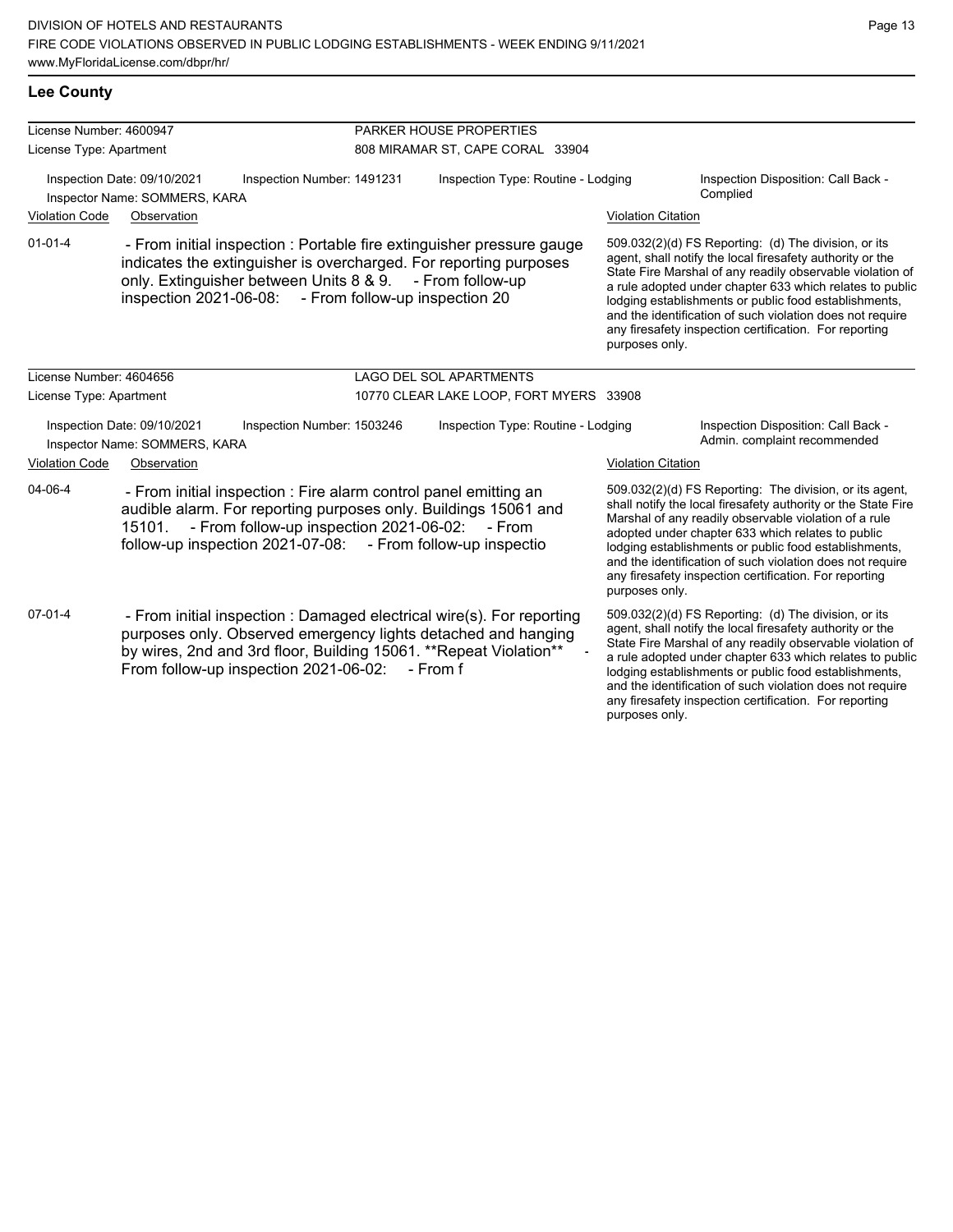| License Number: 5200061 |                                                                                                                                                                                                 |                            |                                                       |                                                                                                                                                                                                                                                                                                                                                                                                                                              |                                                                                                                                                                                                                                                                                                                                                                                                                            |  |  |
|-------------------------|-------------------------------------------------------------------------------------------------------------------------------------------------------------------------------------------------|----------------------------|-------------------------------------------------------|----------------------------------------------------------------------------------------------------------------------------------------------------------------------------------------------------------------------------------------------------------------------------------------------------------------------------------------------------------------------------------------------------------------------------------------------|----------------------------------------------------------------------------------------------------------------------------------------------------------------------------------------------------------------------------------------------------------------------------------------------------------------------------------------------------------------------------------------------------------------------------|--|--|
| License Type: Apartment |                                                                                                                                                                                                 |                            | SANCHEZ APARTMENTS<br>221 SE SANCHEZ AVE, OCALA 34471 |                                                                                                                                                                                                                                                                                                                                                                                                                                              |                                                                                                                                                                                                                                                                                                                                                                                                                            |  |  |
|                         | Inspection Date: 08/31/2021<br>Inspector Name: GARNER, DHANIQUA                                                                                                                                 | Inspection Number: 1517508 | Inspection Type: Routine - Lodging                    |                                                                                                                                                                                                                                                                                                                                                                                                                                              | Inspection Disposition: Inspection<br>Completed - No Further Action                                                                                                                                                                                                                                                                                                                                                        |  |  |
| <b>Violation Code</b>   | Observation                                                                                                                                                                                     |                            |                                                       | <b>Violation Citation</b>                                                                                                                                                                                                                                                                                                                                                                                                                    |                                                                                                                                                                                                                                                                                                                                                                                                                            |  |  |
| $01-02-4$               | Portable fire extinguisher pressure gauge indicates the extinguisher<br>is in need of recharge. For reporting purposes only.<br>Observed fire extinguisher on second floor in need of recharge. |                            |                                                       | purposes only.                                                                                                                                                                                                                                                                                                                                                                                                                               | 509.032(2)(d) FS Reporting: (d) The division, or its<br>agent, shall notify the local firesafety authority or the<br>State Fire Marshal of any readily observable violation of<br>a rule adopted under chapter 633 which relates to public<br>lodging establishments or public food establishments,<br>and the identification of such violation does not require<br>any firesafety inspection certification. For reporting |  |  |
| License Number: 5200101 |                                                                                                                                                                                                 |                            | <b>QUEEN'S GARDENS RESORT</b>                         |                                                                                                                                                                                                                                                                                                                                                                                                                                              |                                                                                                                                                                                                                                                                                                                                                                                                                            |  |  |
| License Type: Motel     |                                                                                                                                                                                                 |                            | 3330 S PINE AVE, OCALA 34471                          |                                                                                                                                                                                                                                                                                                                                                                                                                                              |                                                                                                                                                                                                                                                                                                                                                                                                                            |  |  |
|                         | Inspection Date: 08/30/2021<br>Inspector Name: GARNER, DHANIQUA                                                                                                                                 | Inspection Number: 1218598 | Inspection Type: Routine - Lodging                    |                                                                                                                                                                                                                                                                                                                                                                                                                                              | Inspection Disposition: Warning<br><b>Issued</b>                                                                                                                                                                                                                                                                                                                                                                           |  |  |
| <b>Violation Code</b>   | Observation                                                                                                                                                                                     |                            |                                                       | <b>Violation Citation</b>                                                                                                                                                                                                                                                                                                                                                                                                                    |                                                                                                                                                                                                                                                                                                                                                                                                                            |  |  |
| $01 - 05 - 4$           | Portable fire extinguisher obstructed/not accessible. For reporting<br>purposes only.<br>Observed no breaking bar attached to fire extinguisher located<br>between room 110 and room 111.       |                            |                                                       | 509.032(2)(d) FS Reporting: (d) The division, or its<br>agent, shall notify the local firesafety authority or the<br>State Fire Marshal of any readily observable violation of<br>a rule adopted under chapter 633 which relates to public<br>lodging establishments or public food establishments,<br>and the identification of such violation does not require<br>any firesafety inspection certification. For reporting<br>purposes only. |                                                                                                                                                                                                                                                                                                                                                                                                                            |  |  |
| License Number: 5200252 |                                                                                                                                                                                                 | <b>DIXIE MOTEL</b>         |                                                       |                                                                                                                                                                                                                                                                                                                                                                                                                                              |                                                                                                                                                                                                                                                                                                                                                                                                                            |  |  |
| License Type: Motel     |                                                                                                                                                                                                 |                            | 1539 S PINE AVE, OCALA 34471                          |                                                                                                                                                                                                                                                                                                                                                                                                                                              |                                                                                                                                                                                                                                                                                                                                                                                                                            |  |  |
| <b>Violation Code</b>   | Inspection Date: 09/08/2021<br>Inspector Name: GARNER, DHANIQUA<br>Observation                                                                                                                  | Inspection Number: 1219464 | Inspection Type: Routine - Lodging                    | <b>Violation Citation</b>                                                                                                                                                                                                                                                                                                                                                                                                                    | Inspection Disposition: Warning<br>Issued                                                                                                                                                                                                                                                                                                                                                                                  |  |  |
| $01 - 02 - 4$           | Portable fire extinguisher pressure gauge indicates the extinguisher<br>is in need of recharge. For reporting purposes only.<br>Observed fire extinguisher next to room 11.                     |                            |                                                       | purposes only.                                                                                                                                                                                                                                                                                                                                                                                                                               | 509.032(2)(d) FS Reporting: (d) The division, or its<br>agent, shall notify the local firesafety authority or the<br>State Fire Marshal of any readily observable violation of<br>a rule adopted under chapter 633 which relates to public<br>lodging establishments or public food establishments,<br>and the identification of such violation does not require<br>any firesafety inspection certification. For reporting |  |  |
| 04-03-4                 | Smoke detector/alarm in guest room/unit damaged as to appear to<br>be inoperable. For reporting purposes only.<br>Observed smoke detector cover missing on smoke alarm on wall in<br>room 2.    |                            |                                                       | purposes only.                                                                                                                                                                                                                                                                                                                                                                                                                               | 509.032(2)(d) FS Reporting: The division, or its agent,<br>shall notify the local firesafety authority or the State Fire<br>Marshal of any readily observable violation of a rule<br>adopted under chapter 633 which relates to public<br>lodging establishments or public food establishments,<br>and the identification of such violation does not require<br>any firesafety inspection certification. For reporting     |  |  |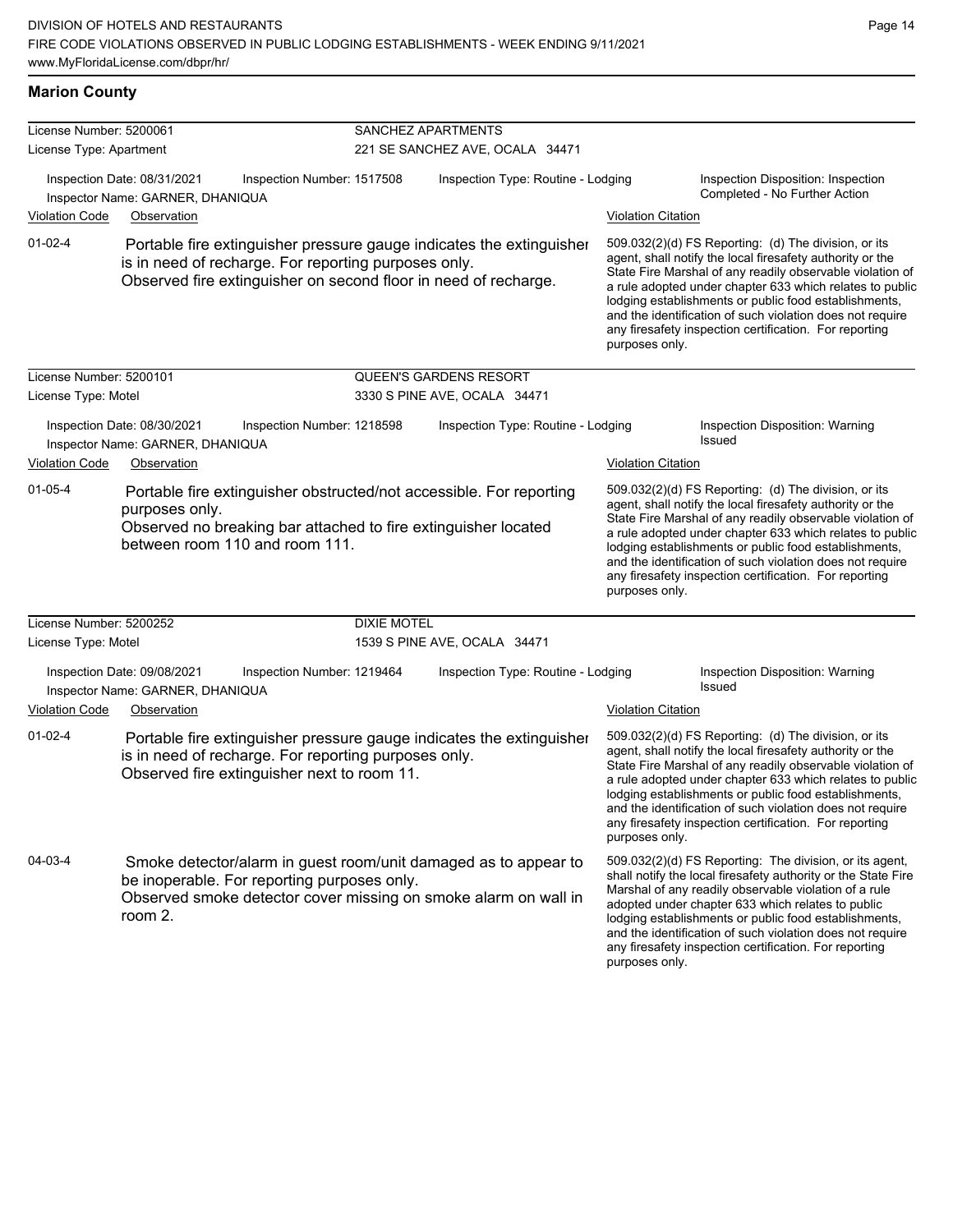### **Okaloosa County**

| License Number: 5600787                                                                      |             |                                               | WYNDHAM GARDENS                          |                                                                        |                           |                                                                                                                                                                                                                                                                                                                                                                                                                                                                                                                                                                                                                                                                                                  |  |
|----------------------------------------------------------------------------------------------|-------------|-----------------------------------------------|------------------------------------------|------------------------------------------------------------------------|---------------------------|--------------------------------------------------------------------------------------------------------------------------------------------------------------------------------------------------------------------------------------------------------------------------------------------------------------------------------------------------------------------------------------------------------------------------------------------------------------------------------------------------------------------------------------------------------------------------------------------------------------------------------------------------------------------------------------------------|--|
| License Type: Motel                                                                          |             |                                               | 573 SANTA ROSA BLVD, FT WALTON BCH 32548 |                                                                        |                           |                                                                                                                                                                                                                                                                                                                                                                                                                                                                                                                                                                                                                                                                                                  |  |
| Inspection Number: 1220350<br>Inspection Date: 09/09/2021<br>Inspector Name: ADAMSON, ROBERT |             |                                               |                                          | Inspection Type: Complaint Full<br>complaint recommended               |                           | Inspection Disposition: Administrative                                                                                                                                                                                                                                                                                                                                                                                                                                                                                                                                                                                                                                                           |  |
| <b>Violation Code</b>                                                                        | Observation |                                               |                                          |                                                                        | <b>Violation Citation</b> |                                                                                                                                                                                                                                                                                                                                                                                                                                                                                                                                                                                                                                                                                                  |  |
| $08-01-4$                                                                                    |             | reporting purposes only. **Repeat Violation** |                                          | Boiler certificate or insurance inspector's boiler report expired. For |                           | 61C-1.004(10) FAC and 509.032(2)(d) FS Reporting:<br>61C-1.004(10) The insurance inspector's boiler report is<br>required annually for power boilers and high<br>pressure/high temperature boilers and biannually for low<br>pressure steam or vapor heating boilers. 509.032(2)(d)<br>The division, or its agent, shall notify the local firesafety<br>authority or the State Fire Marshal of any readily<br>observable violation of a rule adopted under chapter 633<br>which relates to public lodging establishments or public<br>food establishments, and the identification of such<br>violation does not require any firesafety inspection<br>certification. For reporting purposes only. |  |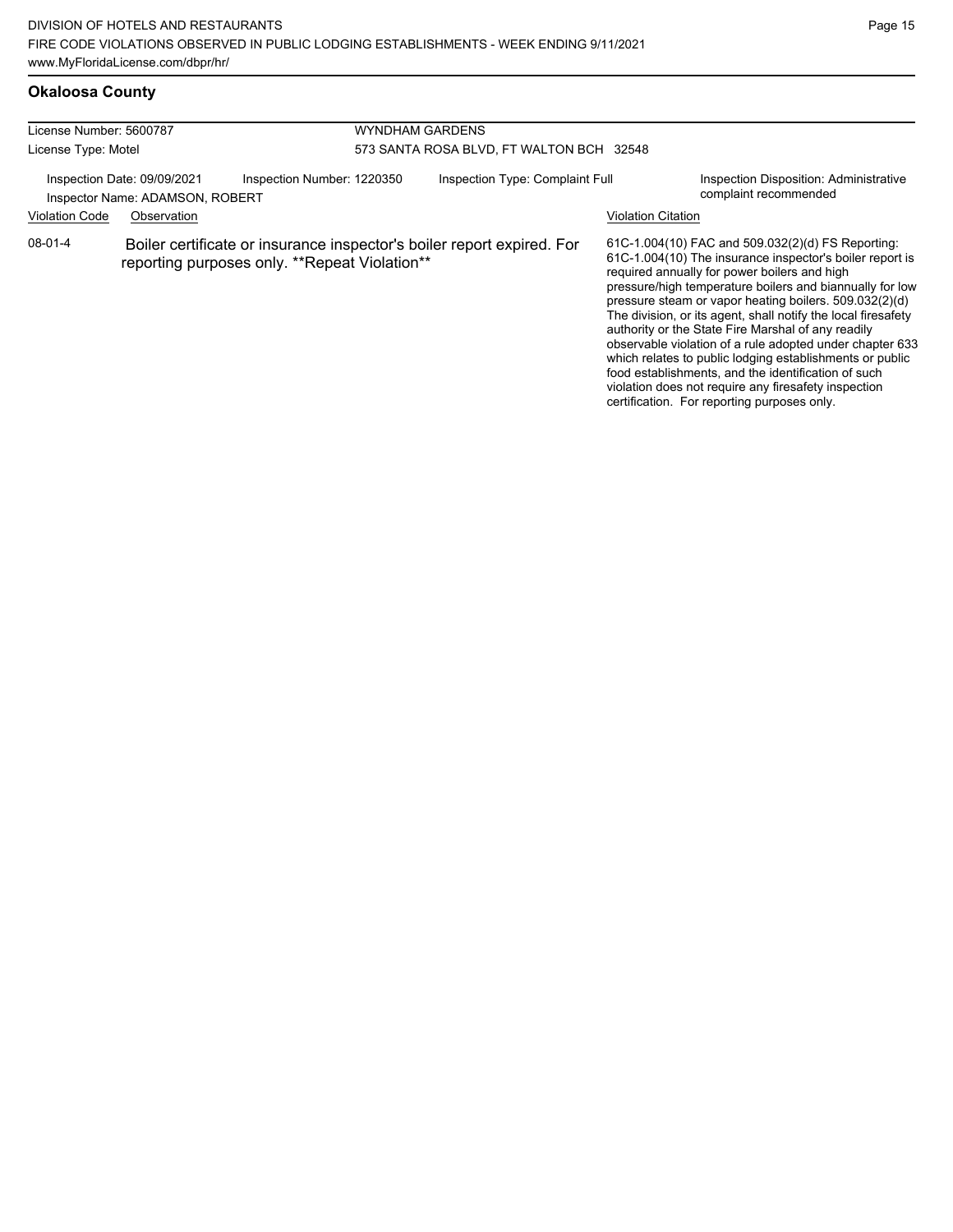| License Number: 5900233 |                                                            | <b>MAINGATE LAKESIDE RESORT</b>                             |                                                     |                                                                      |                           |                                                                                                                                                                                                                                                                                                                                                                                                                        |
|-------------------------|------------------------------------------------------------|-------------------------------------------------------------|-----------------------------------------------------|----------------------------------------------------------------------|---------------------------|------------------------------------------------------------------------------------------------------------------------------------------------------------------------------------------------------------------------------------------------------------------------------------------------------------------------------------------------------------------------------------------------------------------------|
| License Type: Hotel     |                                                            |                                                             | 7769 W. IRLO BRONSON MEMORIAL HWY., KISSIMMEE 34747 |                                                                      |                           |                                                                                                                                                                                                                                                                                                                                                                                                                        |
|                         | Inspection Date: 09/08/2021<br>Inspector Name: IRVEN, RYAN | Inspection Number: 1220353                                  |                                                     | Inspection Type: Complaint Full                                      |                           | Inspection Disposition: Inspection<br>Completed - No Further Action                                                                                                                                                                                                                                                                                                                                                    |
| <b>Violation Code</b>   | Observation                                                |                                                             |                                                     |                                                                      | <b>Violation Citation</b> |                                                                                                                                                                                                                                                                                                                                                                                                                        |
| $04 - 01 - 4$           |                                                            | reporting purposes only. **Repeat Violation**               |                                                     | Trouble/alarm light illuminated on the fire alarm control panel. For | purposes only.            | 509.032(2)(d) FS Reporting: The division, or its agent,<br>shall notify the local firesafety authority or the State Fire<br>Marshal of any readily observable violation of a rule<br>adopted under chapter 633 which relates to public<br>lodging establishments or public food establishments,<br>and the identification of such violation does not require<br>any firesafety inspection certification. For reporting |
| 04-03-4                 |                                                            | be inoperable. For reporting purposes only room 544 and 538 |                                                     | Smoke detector/alarm in guest room/unit damaged as to appear to      | purposes only.            | 509.032(2)(d) FS Reporting: The division, or its agent,<br>shall notify the local firesafety authority or the State Fire<br>Marshal of any readily observable violation of a rule<br>adopted under chapter 633 which relates to public<br>lodging establishments or public food establishments,<br>and the identification of such violation does not require<br>any firesafety inspection certification. For reporting |
| $05-02-5$               |                                                            | For reporting purposes only. In room 544                    |                                                     | Hearing-impaired smoke detector is not functioning when tested.      | purposes only.            | 509.032(2)(d) FS Reporting: The division, or its agent,<br>shall notify the local firesafety authority or the State Fire<br>Marshal of any readily observable violation of a rule<br>adopted under chapter 633 which relates to public<br>lodging establishments or public food establishments,<br>and the identification of such violation does not require<br>any firesafety inspection certification. For reporting |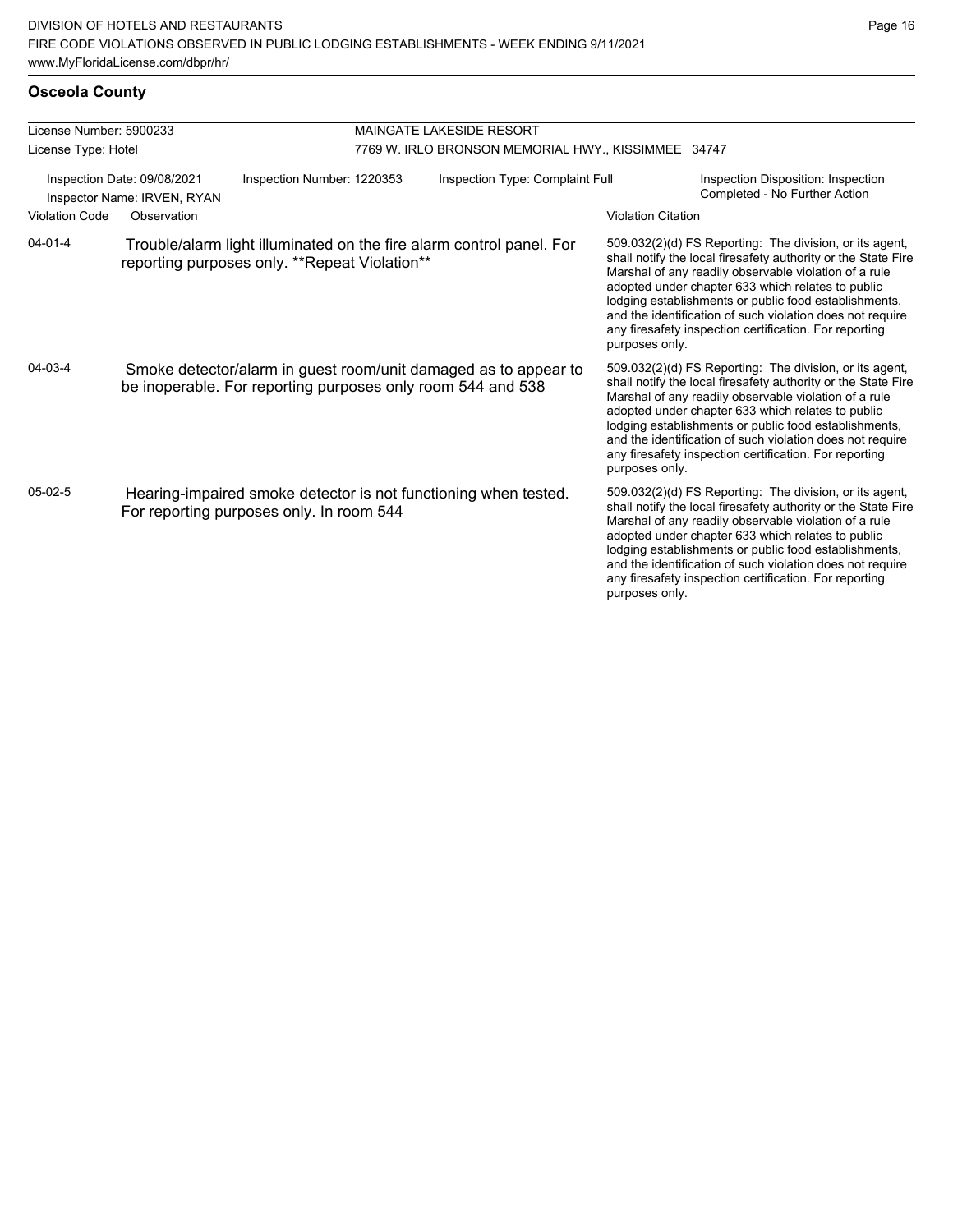any firesafety inspection certification. For reporting

purposes only.

### **Palm Beach County**

| License Number: 6012655<br>License Type: Hotel |                                                                  |                                                                                                                                                                                                                                                     | FAIRFIELD INN & SUITES JUPITER    |                                    |                           |                                                                                                                                                                                                                                                                                                                                                                                                                                                                                                                                                                                                                                                                                                  |  |
|------------------------------------------------|------------------------------------------------------------------|-----------------------------------------------------------------------------------------------------------------------------------------------------------------------------------------------------------------------------------------------------|-----------------------------------|------------------------------------|---------------------------|--------------------------------------------------------------------------------------------------------------------------------------------------------------------------------------------------------------------------------------------------------------------------------------------------------------------------------------------------------------------------------------------------------------------------------------------------------------------------------------------------------------------------------------------------------------------------------------------------------------------------------------------------------------------------------------------------|--|
|                                                |                                                                  |                                                                                                                                                                                                                                                     | 6748 INDIANTOWN RD, JUPITER 33458 |                                    |                           |                                                                                                                                                                                                                                                                                                                                                                                                                                                                                                                                                                                                                                                                                                  |  |
|                                                | Inspection Date: 09/10/2021<br>Inspector Name: ROTONDI, VICTOR   | Inspection Number: 1161083                                                                                                                                                                                                                          |                                   | Inspection Type: Routine - Lodging |                           | Inspection Disposition: Call Back -<br>Complied                                                                                                                                                                                                                                                                                                                                                                                                                                                                                                                                                                                                                                                  |  |
| <b>Violation Code</b>                          | Observation                                                      |                                                                                                                                                                                                                                                     |                                   |                                    | <b>Violation Citation</b> |                                                                                                                                                                                                                                                                                                                                                                                                                                                                                                                                                                                                                                                                                                  |  |
| $08 - 01 - 4$                                  |                                                                  | - From initial inspection : Boiler certificate or insurance inspector's<br>boiler report expired. For reporting purposes only.121021, 121022,<br>095111 all exp 03/15/2019 ** Repeat Violation**<br>inspection 2021-09-10: No proof of current boil |                                   | - From follow-up                   |                           | 61C-1.004(10) FAC and 509.032(2)(d) FS Reporting:<br>61C-1.004(10) The insurance inspector's boiler report is<br>required annually for power boilers and high<br>pressure/high temperature boilers and biannually for low<br>pressure steam or vapor heating boilers. 509.032(2)(d)<br>The division, or its agent, shall notify the local firesafety<br>authority or the State Fire Marshal of any readily<br>observable violation of a rule adopted under chapter 633<br>which relates to public lodging establishments or public<br>food establishments, and the identification of such<br>violation does not require any firesafety inspection<br>certification. For reporting purposes only. |  |
| $08-01-4$                                      | **Repeat Violation**                                             | Boiler certificate or insurance inspector's boiler report expired. For<br>reporting purposes only. 121021, 121022, / all exp 3/15/2019.                                                                                                             |                                   |                                    |                           | 61C-1.004(10) FAC and 509.032(2)(d) FS Reporting:<br>61C-1.004(10) The insurance inspector's boiler report is<br>required annually for power boilers and high<br>pressure/high temperature boilers and biannually for low<br>pressure steam or vapor heating boilers. 509.032(2)(d)<br>The division, or its agent, shall notify the local firesafety<br>authority or the State Fire Marshal of any readily<br>observable violation of a rule adopted under chapter 633<br>which relates to public lodging establishments or public<br>food establishments, and the identification of such<br>violation does not require any firesafety inspection<br>certification. For reporting purposes only. |  |
| License Number: 6014336                        |                                                                  |                                                                                                                                                                                                                                                     | <b>CASPIAN</b>                    |                                    |                           |                                                                                                                                                                                                                                                                                                                                                                                                                                                                                                                                                                                                                                                                                                  |  |
| License Type: Apartment                        |                                                                  |                                                                                                                                                                                                                                                     |                                   | 190 SE 5 AVE, DELRAY BEACH 33483   |                           |                                                                                                                                                                                                                                                                                                                                                                                                                                                                                                                                                                                                                                                                                                  |  |
|                                                | Inspection Date: 09/10/2021<br>Inspector Name: GOODWIN, NICHOLAS | Inspection Number: 1526668                                                                                                                                                                                                                          |                                   | Inspection Type: Routine - Lodging |                           | Inspection Disposition: Inspection<br>Completed - No Further Action                                                                                                                                                                                                                                                                                                                                                                                                                                                                                                                                                                                                                              |  |
| <b>Violation Code</b>                          | Observation                                                      |                                                                                                                                                                                                                                                     |                                   |                                    | <b>Violation Citation</b> |                                                                                                                                                                                                                                                                                                                                                                                                                                                                                                                                                                                                                                                                                                  |  |
| $04 - 01 - 4$                                  |                                                                  | Trouble/alarm light illuminated on the fire alarm control panel. For<br>reporting purposes only. Main FACP located next to leasing office<br>has trouble sign illuminated **Repeat Violation**                                                      |                                   |                                    |                           | 509.032(2)(d) FS Reporting: The division, or its agent,<br>shall notify the local firesafety authority or the State Fire<br>Marshal of any readily observable violation of a rule<br>adopted under chapter 633 which relates to public<br>lodging establishments or public food establishments,<br>and the identification of such violation does not require                                                                                                                                                                                                                                                                                                                                     |  |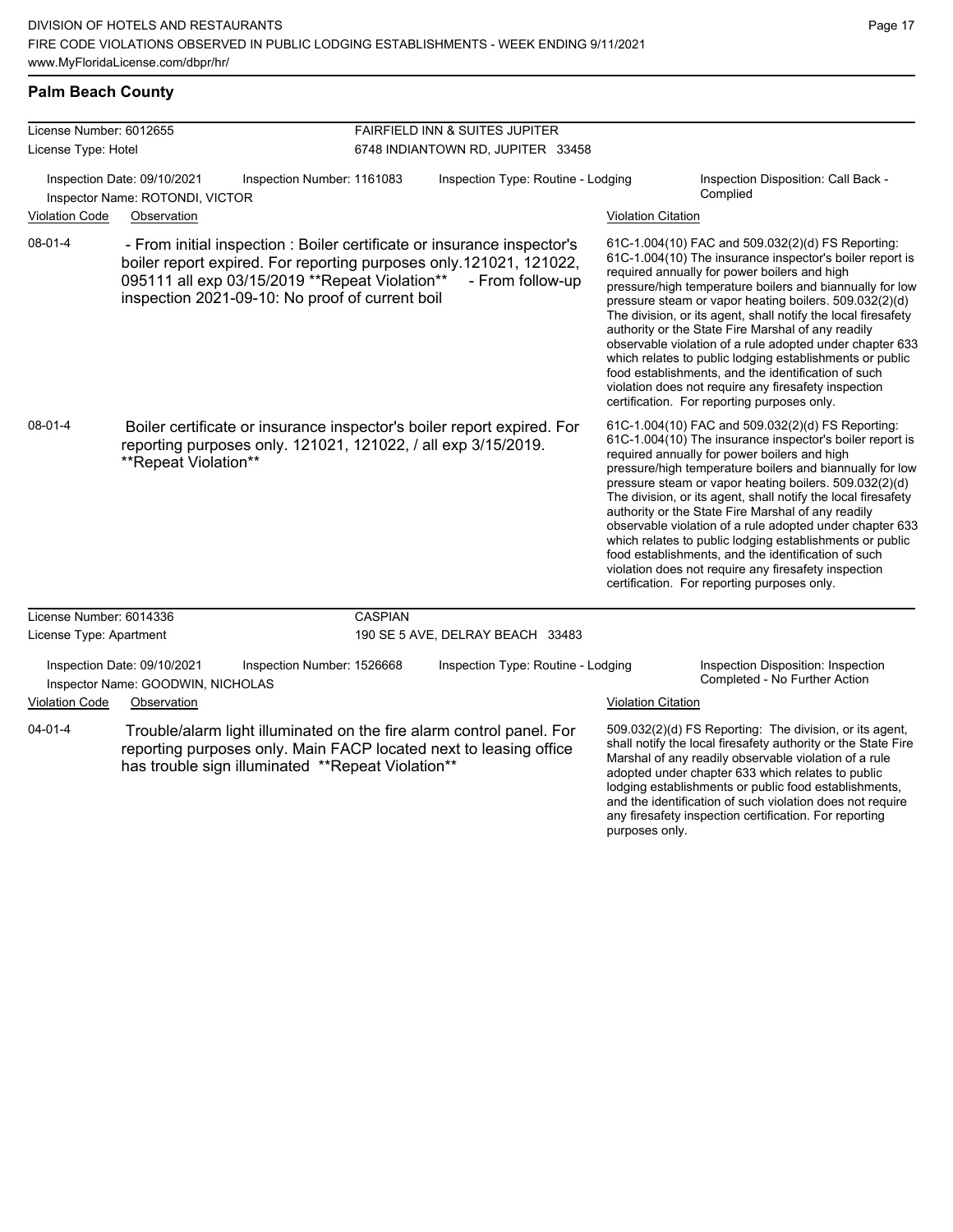### **Pinellas County**

| License Number: 6216107                                                                      |             | R ST PETE LLC                                                                                 |                                    |                                                                      |                                                                     |                                                                                                                                                                                                                                                                                                                                                                                                                            |  |
|----------------------------------------------------------------------------------------------|-------------|-----------------------------------------------------------------------------------------------|------------------------------------|----------------------------------------------------------------------|---------------------------------------------------------------------|----------------------------------------------------------------------------------------------------------------------------------------------------------------------------------------------------------------------------------------------------------------------------------------------------------------------------------------------------------------------------------------------------------------------------|--|
| License Type: Apartment                                                                      |             |                                                                                               | 550 50 AVE N, ST PETERSBURG 33703  |                                                                      |                                                                     |                                                                                                                                                                                                                                                                                                                                                                                                                            |  |
| Inspection Date: 09/07/2021<br>Inspection Number: 1517616<br>Inspector Name: WILMOT, TASHARA |             |                                                                                               | Inspection Type: Routine - Lodging |                                                                      | Inspection Disposition: Inspection<br>Completed - No Further Action |                                                                                                                                                                                                                                                                                                                                                                                                                            |  |
| <b>Violation Code</b>                                                                        | Observation |                                                                                               |                                    |                                                                      | <b>Violation Citation</b>                                           |                                                                                                                                                                                                                                                                                                                                                                                                                            |  |
| $01 - 02 - 4$                                                                                |             | is in need of recharge. For reporting purposes only.<br>-next to unit 40 **Repeat Violation** |                                    | Portable fire extinguisher pressure gauge indicates the extinguisher | purposes only.                                                      | 509.032(2)(d) FS Reporting: (d) The division, or its<br>agent, shall notify the local firesafety authority or the<br>State Fire Marshal of any readily observable violation of<br>a rule adopted under chapter 633 which relates to public<br>lodging establishments or public food establishments,<br>and the identification of such violation does not require<br>any firesafety inspection certification. For reporting |  |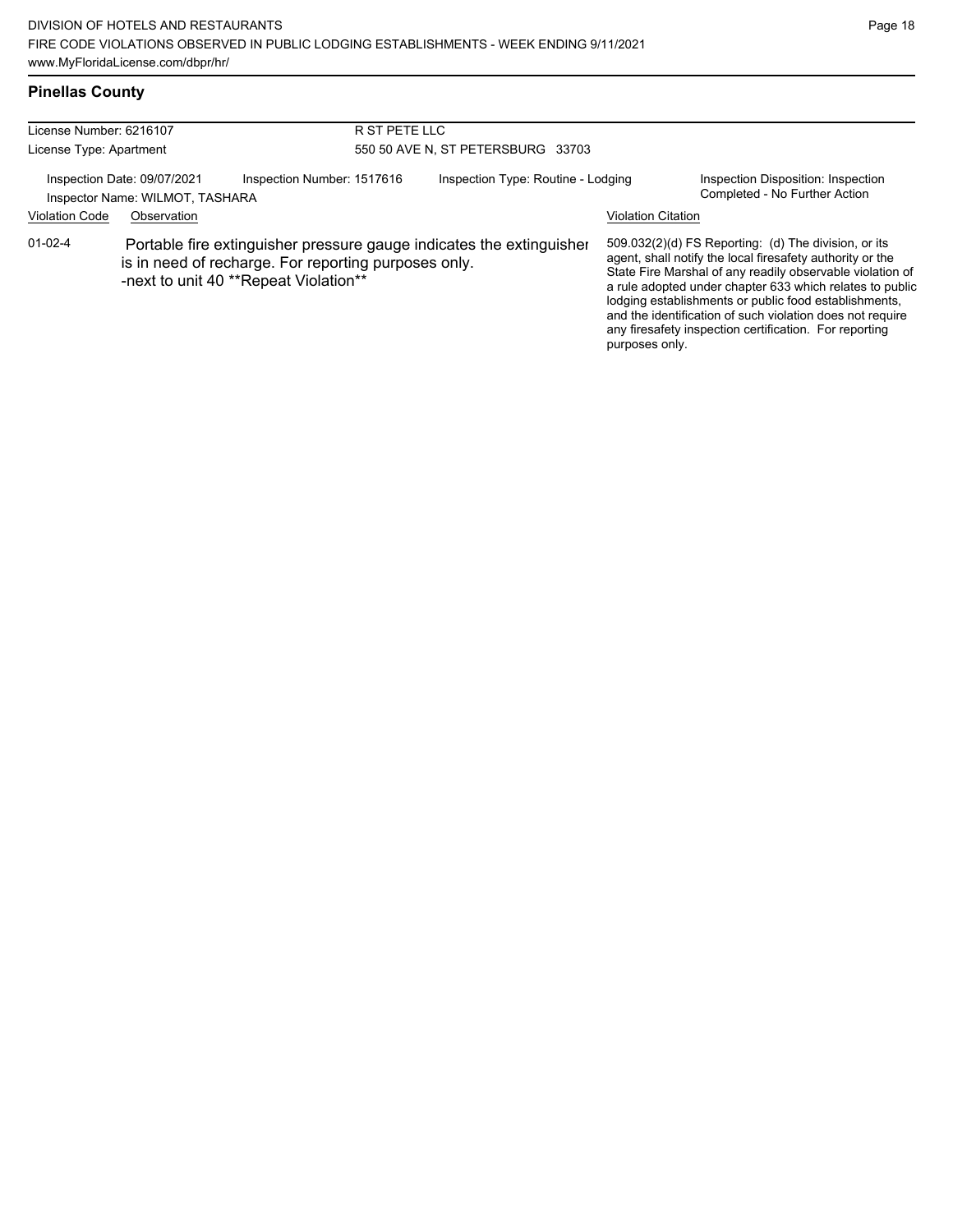## **Seminole County**

| License Number: 6903585 |                                                                   |                            |                                   | HILTON GARDEN INN ORLANDO NORTH-LAKE MARY FL                         |                           |                                                                                                                                                                                                                                                                                                                                                                                                                        |  |
|-------------------------|-------------------------------------------------------------------|----------------------------|-----------------------------------|----------------------------------------------------------------------|---------------------------|------------------------------------------------------------------------------------------------------------------------------------------------------------------------------------------------------------------------------------------------------------------------------------------------------------------------------------------------------------------------------------------------------------------------|--|
| License Type: Hotel     |                                                                   |                            | 705 CURRENCY CIR, LAKE MARY 32746 |                                                                      |                           |                                                                                                                                                                                                                                                                                                                                                                                                                        |  |
|                         | Inspection Date: 09/09/2021<br>Inspector Name: THORNCROFT, ROBERT | Inspection Number: 1161296 |                                   | Inspection Type: Routine - Lodging                                   |                           | Inspection Disposition: Inspection<br>Completed - No Further Action                                                                                                                                                                                                                                                                                                                                                    |  |
| <b>Violation Code</b>   | Observation                                                       |                            |                                   |                                                                      | <b>Violation Citation</b> |                                                                                                                                                                                                                                                                                                                                                                                                                        |  |
| $04 - 01 - 4$           | reporting purposes only.                                          |                            |                                   | Trouble/alarm light illuminated on the fire alarm control panel. For | purposes only.            | 509.032(2)(d) FS Reporting: The division, or its agent,<br>shall notify the local firesafety authority or the State Fire<br>Marshal of any readily observable violation of a rule<br>adopted under chapter 633 which relates to public<br>lodging establishments or public food establishments,<br>and the identification of such violation does not require<br>any firesafety inspection certification. For reporting |  |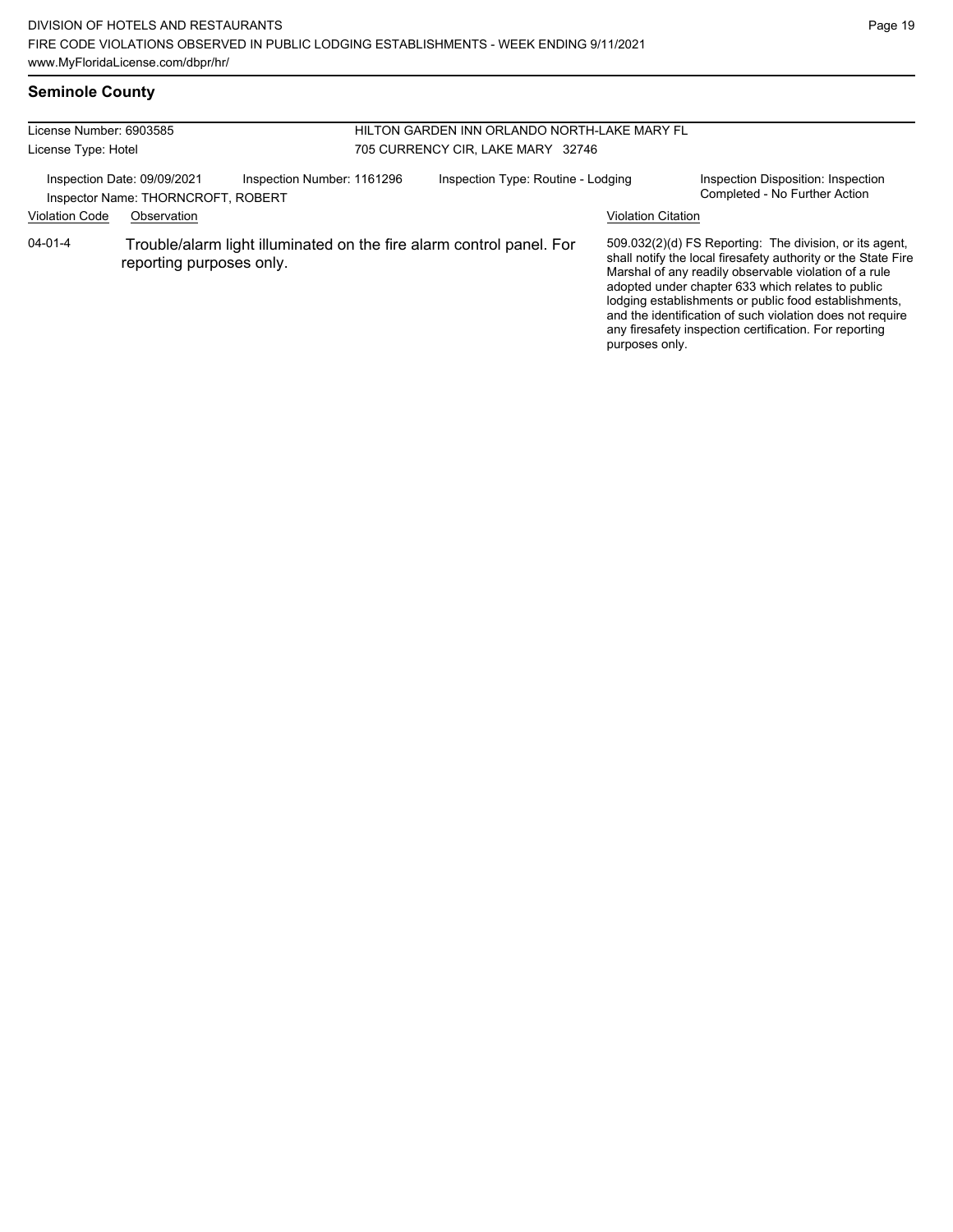violation does not require any firesafety inspection certification. For reporting purposes only.

Page 20

### **St. Lucie County**

| License Number: 6602528                                                                                                                                                   |                                                                | <b>LIVE OAKS VILLAS</b>                                              |                                                |                                                                                                                                                                                                                                                                                                                                                                                                                                          |                                                                                                                                                                                                                                                                                                                                                                                                                                                                                                                                                                                           |  |
|---------------------------------------------------------------------------------------------------------------------------------------------------------------------------|----------------------------------------------------------------|----------------------------------------------------------------------|------------------------------------------------|------------------------------------------------------------------------------------------------------------------------------------------------------------------------------------------------------------------------------------------------------------------------------------------------------------------------------------------------------------------------------------------------------------------------------------------|-------------------------------------------------------------------------------------------------------------------------------------------------------------------------------------------------------------------------------------------------------------------------------------------------------------------------------------------------------------------------------------------------------------------------------------------------------------------------------------------------------------------------------------------------------------------------------------------|--|
| License Type: Apartment                                                                                                                                                   |                                                                |                                                                      | 919 S 25 ST, FORT PIERCE 34947                 |                                                                                                                                                                                                                                                                                                                                                                                                                                          |                                                                                                                                                                                                                                                                                                                                                                                                                                                                                                                                                                                           |  |
|                                                                                                                                                                           | Inspection Date: 09/10/2021<br>Inspector Name: HARROD, JESSICA | Inspection Number: 1520941                                           | Inspection Type: Routine - Lodging             |                                                                                                                                                                                                                                                                                                                                                                                                                                          | Inspection Disposition: Inspection<br>Completed - No Further Action                                                                                                                                                                                                                                                                                                                                                                                                                                                                                                                       |  |
| <b>Violation Code</b>                                                                                                                                                     | Observation                                                    |                                                                      |                                                | <b>Violation Citation</b>                                                                                                                                                                                                                                                                                                                                                                                                                |                                                                                                                                                                                                                                                                                                                                                                                                                                                                                                                                                                                           |  |
| $04 - 01 - 4$                                                                                                                                                             | reporting purposes only.<br>Troubled file panel.               | Trouble/alarm light illuminated on the fire alarm control panel. For |                                                | 509.032(2)(d) FS Reporting: The division, or its agent,<br>shall notify the local firesafety authority or the State Fire<br>Marshal of any readily observable violation of a rule<br>adopted under chapter 633 which relates to public<br>lodging establishments or public food establishments,<br>and the identification of such violation does not require<br>any firesafety inspection certification. For reporting<br>purposes only. |                                                                                                                                                                                                                                                                                                                                                                                                                                                                                                                                                                                           |  |
| License Number: 6602521                                                                                                                                                   |                                                                |                                                                      | RESIDENCE INN BY MARRIOTT PORT ST LUCIE        |                                                                                                                                                                                                                                                                                                                                                                                                                                          |                                                                                                                                                                                                                                                                                                                                                                                                                                                                                                                                                                                           |  |
| License Type: Hotel                                                                                                                                                       |                                                                |                                                                      | 1920 SW FOUNTAINVIEW BLVD, PORT ST LUCIE 34986 |                                                                                                                                                                                                                                                                                                                                                                                                                                          |                                                                                                                                                                                                                                                                                                                                                                                                                                                                                                                                                                                           |  |
|                                                                                                                                                                           | Inspection Date: 09/07/2021<br>Inspector Name: HYNES, MONICA   | Inspection Number: 1160043                                           | Inspection Type: Routine - Lodging             |                                                                                                                                                                                                                                                                                                                                                                                                                                          | Inspection Disposition: Inspection<br>Completed - No Further Action                                                                                                                                                                                                                                                                                                                                                                                                                                                                                                                       |  |
| <b>Violation Code</b>                                                                                                                                                     | Observation                                                    |                                                                      |                                                | <b>Violation Citation</b>                                                                                                                                                                                                                                                                                                                                                                                                                |                                                                                                                                                                                                                                                                                                                                                                                                                                                                                                                                                                                           |  |
| 08-01-4<br>Boiler certificate or insurance inspector's boiler report expired.<br>Certificate that is posted in boiler room is dated 2015. For reporting<br>purposes only. |                                                                |                                                                      |                                                |                                                                                                                                                                                                                                                                                                                                                                                                                                          | 61C-1.004(10) FAC and 509.032(2)(d) FS Reporting:<br>61C-1.004(10) The insurance inspector's boiler report is<br>required annually for power boilers and high<br>pressure/high temperature boilers and biannually for low<br>pressure steam or vapor heating boilers. 509.032(2)(d)<br>The division, or its agent, shall notify the local firesafety<br>authority or the State Fire Marshal of any readily<br>observable violation of a rule adopted under chapter 633<br>which relates to public lodging establishments or public<br>food establishments, and the identification of such |  |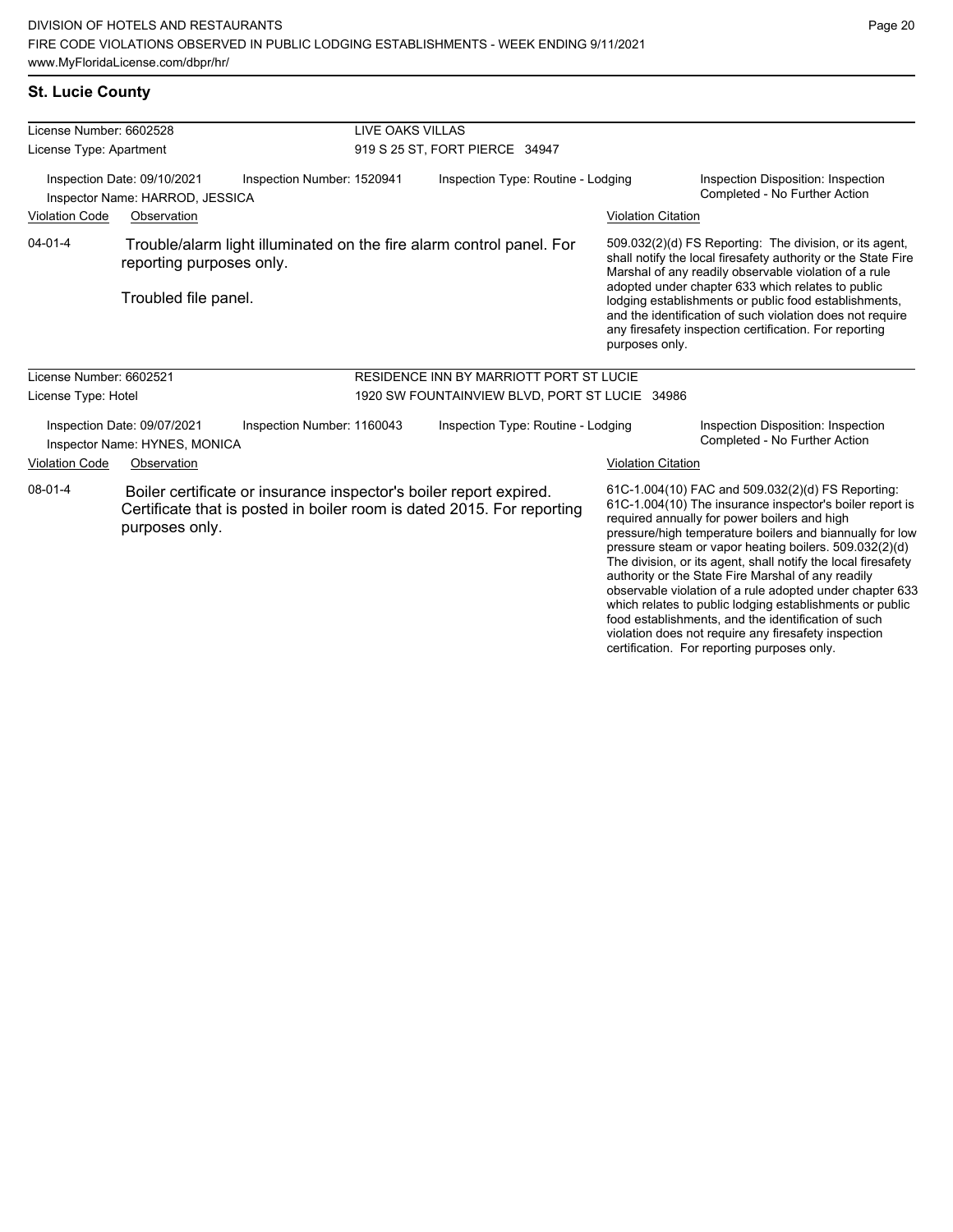# **Suwannee County**

| License Number: 7100152<br>License Type: Motel                                                                                        |                                                                                                                                                                        |  | ECONO LODGE<br>6811 N US 129, LIVE OAK 32060                    |                |                                                                                                                                                                                                                                                                                                                                                                                                                            |  |
|---------------------------------------------------------------------------------------------------------------------------------------|------------------------------------------------------------------------------------------------------------------------------------------------------------------------|--|-----------------------------------------------------------------|----------------|----------------------------------------------------------------------------------------------------------------------------------------------------------------------------------------------------------------------------------------------------------------------------------------------------------------------------------------------------------------------------------------------------------------------------|--|
| Inspection Date: 09/10/2021<br>Inspection Number: 1217984<br>Inspector Name: BAILEY, KIMBERLY<br><b>Violation Code</b><br>Observation |                                                                                                                                                                        |  | Inspection Type: Routine - Lodging<br><b>Violation Citation</b> |                | Inspection Disposition: Inspection<br>Completed - No Further Action                                                                                                                                                                                                                                                                                                                                                        |  |
| $02 - 04 - 4$                                                                                                                         | Propane (LP gas) tank having a water capacity greater than 2.7 lbs.<br>stored inside the building. For reporting purposes only. Inside<br>storage room/breakfast room. |  |                                                                 | purposes only. | 509.032(2)(d) FS Reporting: (d) The division, or its<br>agent, shall notify the local firesafety authority or the<br>State Fire Marshal of any readily observable violation of<br>a rule adopted under chapter 633 which relates to public<br>lodging establishments or public food establishments,<br>and the identification of such violation does not require<br>any firesafety inspection certification. For reporting |  |